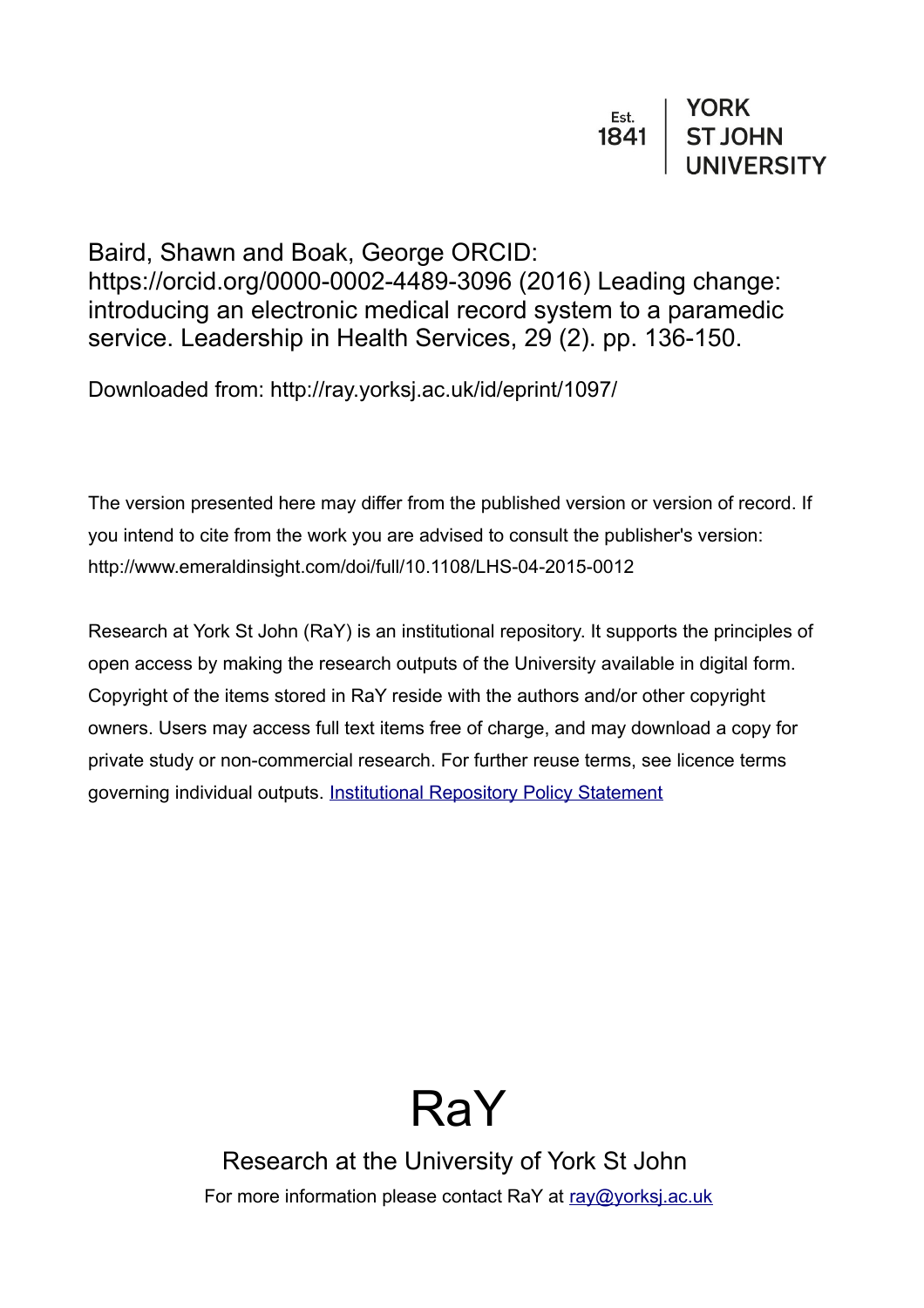**Leadership in Health Services**



#### **Leading change: introducing an electronic medical record system to a paramedic service**

| Journal:                                                                                                                                                   | Leadership in Health Services                                                                   |  |  |  |
|------------------------------------------------------------------------------------------------------------------------------------------------------------|-------------------------------------------------------------------------------------------------|--|--|--|
| Manuscript ID                                                                                                                                              | LHS-04-2015-0012.R1                                                                             |  |  |  |
| Manuscript Type:                                                                                                                                           | Original Article                                                                                |  |  |  |
| Keywords:                                                                                                                                                  | Health care, Leading change, Information systems, Emergency care,<br>Electronic medical records |  |  |  |
|                                                                                                                                                            |                                                                                                 |  |  |  |
| Note: The following files were submitted by the author for peer review, but cannot be converted to<br>PDF. You must view these files (e.g. movies) online. |                                                                                                 |  |  |  |
| Figures.docx                                                                                                                                               |                                                                                                 |  |  |  |
|                                                                                                                                                            |                                                                                                 |  |  |  |
|                                                                                                                                                            |                                                                                                 |  |  |  |



**http://mc.manuscriptcentral.com/lihs**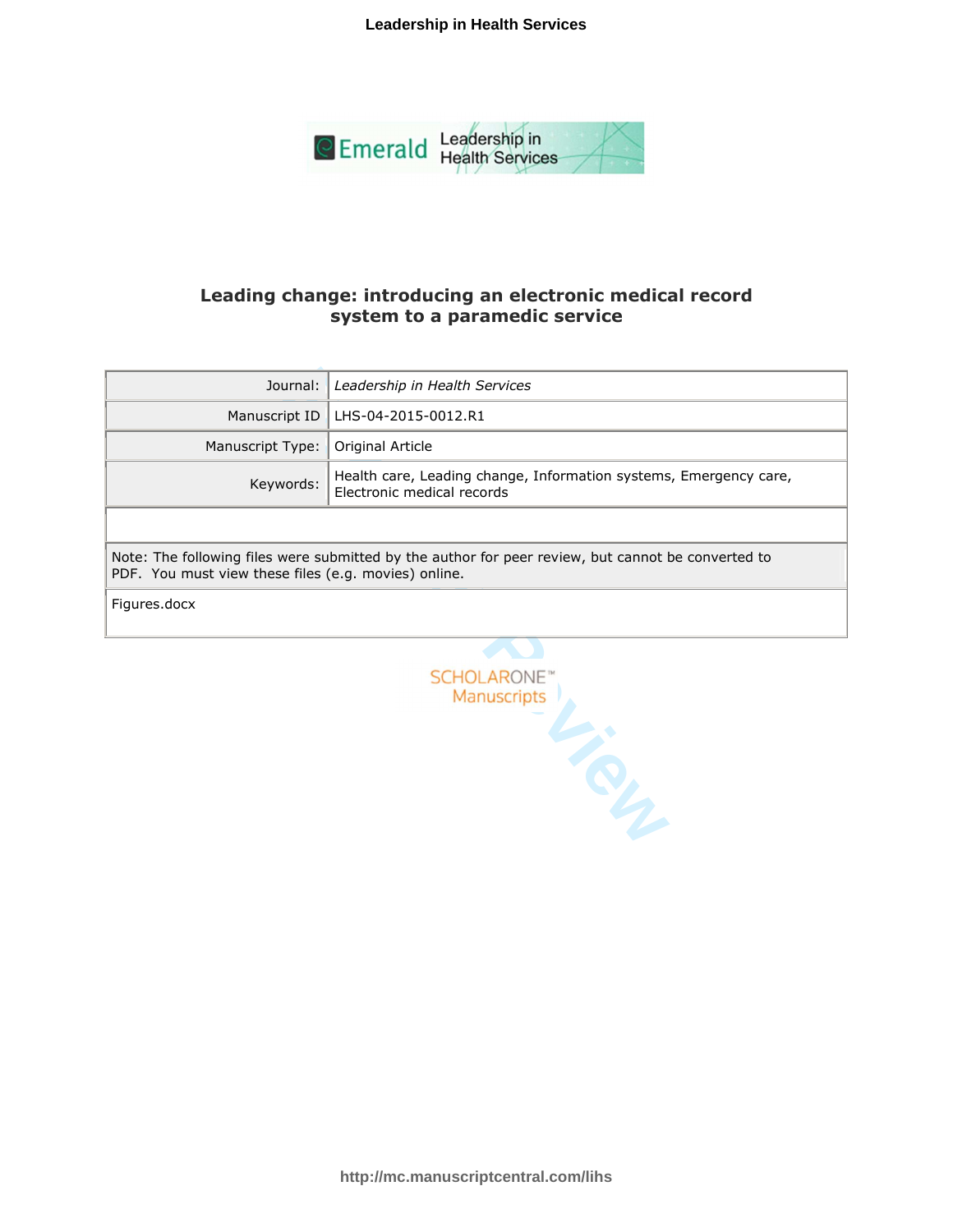$\mathbf{1}$  $\overline{2}$  $\overline{4}$  $\overline{7}$ 

"Leading change: introducing an electronic medical record system to a paramedic service"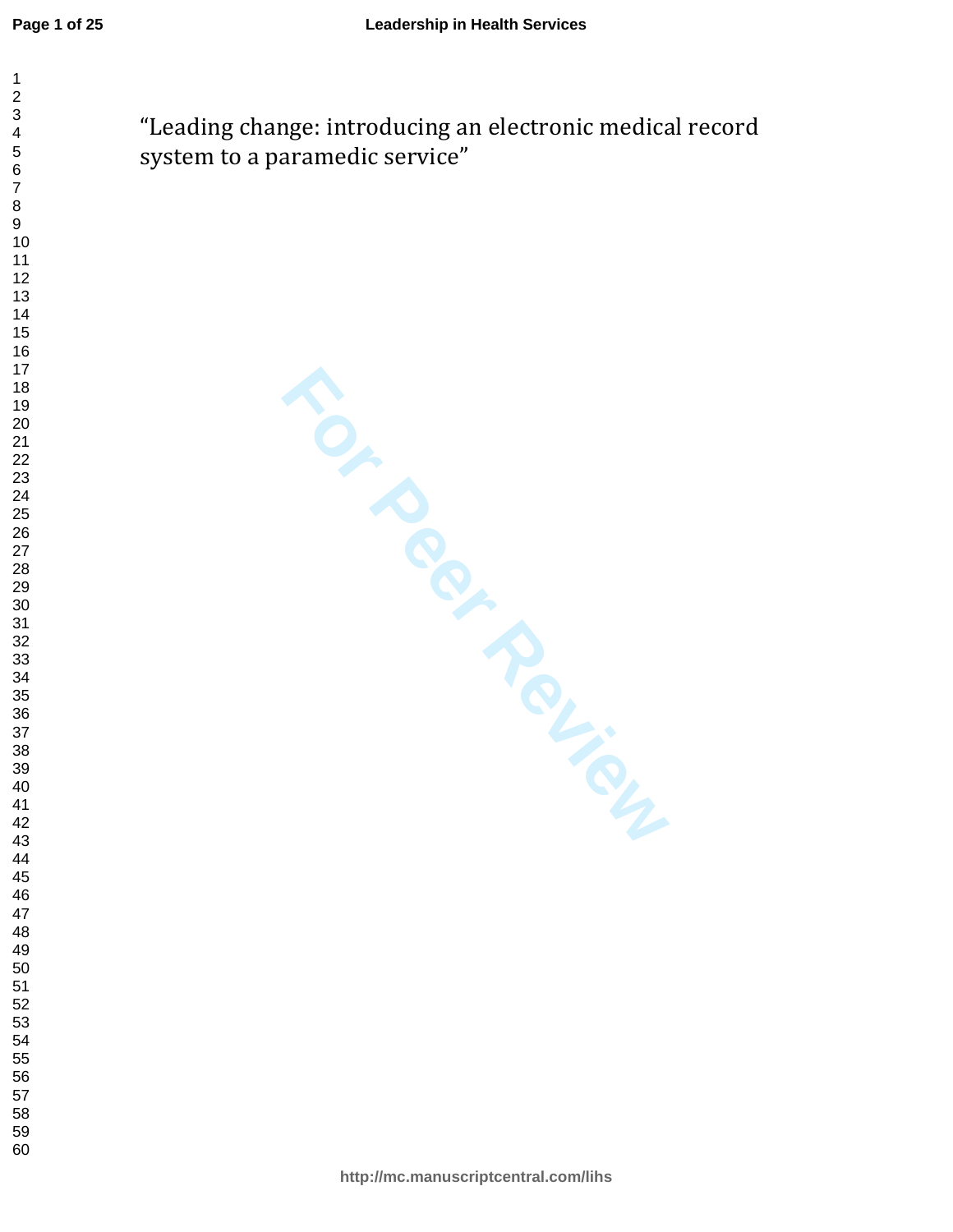# Abstract

## **Purpose**

Leaders in healthcare organisations introducing Electronic Medical Records (EMR) face implementation challenges. The adoption use of EMR by in the emergency medical and ambulance setting is expected to provide across the health sector is a significant innovation providing wide-ranging benefits, but there is little research into processes of adoption in this sector. it remains little studied especially in the emergency medical and ambulance setting. This study examines the introduction of EMR in a small emergency care organization, and identifies factors that aided adoption.

## **Design/methodology/approach**

Semi-structured interviews with selected paramedics were followed up with a survey issued to all paramedics in the company.

## **Findings**

**Fourier System State of Allen State State State State State State State State State State State State State State State State State State State State State State State State State State State State State State State State** The user interface with the EMR, and perceived ease of use, were important factors affecting adoption. Additionally, Individual paramedics were found to have strong and varied preferences about how and when they integrated the EMR into their practice. As company leadership introduced multiple modes of access, resistance to the system decreased. Permitting flexibility of use, this enhanced both individual and collective ability to make sense of the significant technology change and removed barriers to acceptance.

## **Research limitations/implications**

This is a case study of one small organization. However, there may be useful lessons for other emergency care organizations adopting EMR.

## **Practical implications**

Practical lessons are indicated for Leaders introducing EMR in similar situations may benefit from considering a sensemaking perspective, and responding promptly to feedback.

## **Originality/value**

The study's findings were supportive of findings in a review of relevant, but limited, literature on the mandatory use of electronic medical records. By extending into a novel setting, that of paramedics out-of-hospital, The study contributes to a wider understanding of issues facing leaders those who seek to implement electronic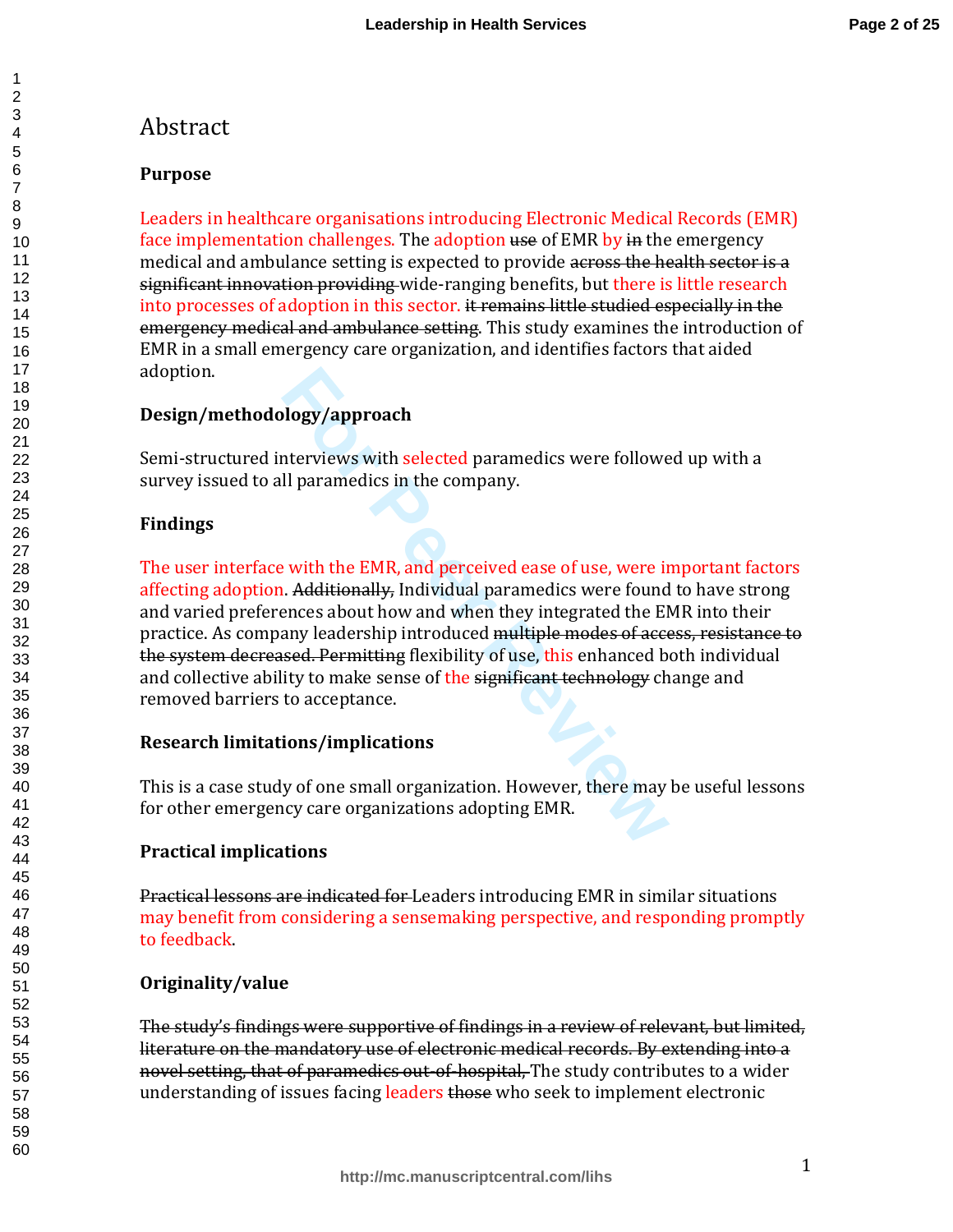$\mathbf{1}$  $\overline{2}$  $\overline{\mathbf{4}}$  $\overline{7}$ 

medical records in emergency medical services, a sector in which there has been to date very little research on this issue.

#### **Research paper**

**Keywords:** Health care, leading change, information systems, emergency care, electronic medical records.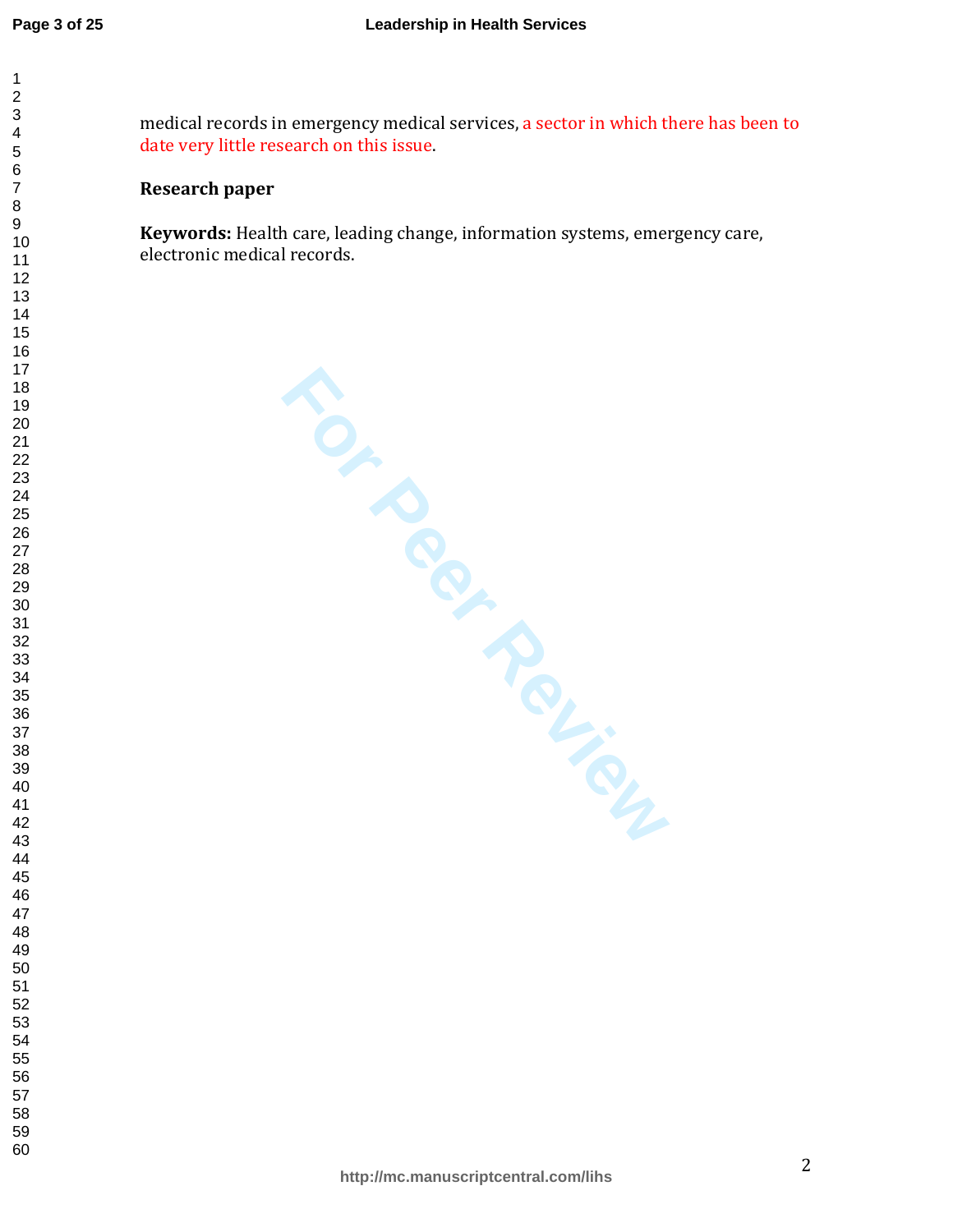# **Introduction**

123456789

Leaders in healthcare are currently facing difficult decisions about how to introduce new information technology systems into their organizations. Innovative new electronic medical record (EMR) systems may have been shown to have a positive impact on health outcomes (Car *et al.*, 2008) although a recent systematic review found that the empirical evidence for this is not strong (Black *et al.*, 2011). However, medical errors are the cause of tens of thousands of deaths in the US each year (Kohn, 2000) and calls for adoption of EMR as a tool to reduce medical errors have been heard from patient safety advocates and regulators (IOM, 2007, Martinez, 1996). In 2008 the Affordable Care Act effectively mandated EMR throughout the US health system. Reduction of medical errors, accurate documentation of patient condition and treatment, as well as the potential for data collection to make substantial contributions to medical research are all driving adoption of EMR electronic medical records throughout the health care system (Car *et al.*, 2008).

duction of medical errors, accurate documentatio<br>ttment, as well as the potential for data collection<br>butions to medical research are all driving adopti<br>Frecords throughout the health care system (Car<br>al service and advanc Emergency medical service and advanced care provided out-of-hospital by paramedics are relatively new components of the US health care system. Only in recent years have health systems recognized that care delivered by paramedics staffing ambulances makes a critical difference to patient morbidity and mortality (Bjorklund *et al.*, 2007). Paramedics provide medical care in the ambulance response setting similar to that of physicians and nurses. They respond to calls for medical help, perform physical examinations and initiate treatment, and they are expected to thoroughly document their patient encounters (Landman *et al.,* 2012). Until very recently they have used traditional paper documents, written in the hospital immediately following the delivery hand-off-of a patient. A copy of the written report was then left with the receiving physician and the paramedics subsequently departed the hospital, available to respond to the next emergency call.

There is a positive impact on the health system when ambulance services adopt EMR (Newgard *et al.,* 2012). Eighty-nine percent of hospital emergency department physicians surveyed in the United States reported that the paramedics' written medical chart was important or very important to their emergency department medical practice; those same physicians overwhelmingly preferred an electronic record to a hand written chart, 52% vs. 17% (Bledsoe *et al.,* 2013). Within the emergency medical services field there is thus evidence to support the benefits of adopting EMR systems, but there is little research on processes that leaders can use to support adoption.

Although the benefits to the health care system if paramedics adopt EMR systems are clear, interviews with emergency medical services leaders reveal disparate views on the success of EMR implementation change initiatives, for a range of reasons including leadership, organizational structure, and technical barriers (Landman *et al.,* 2012).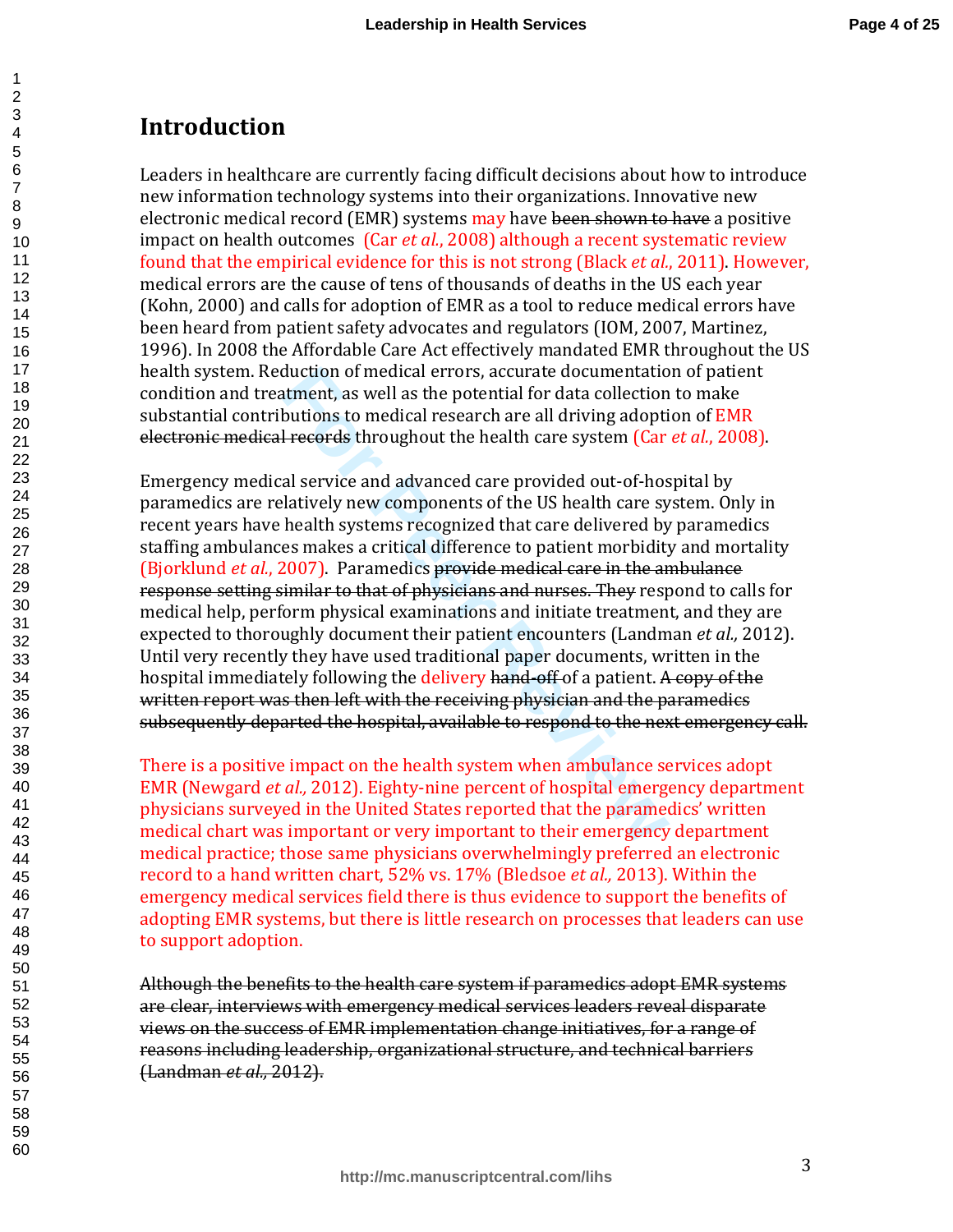$\mathbf{1}$ 

60

This paper concerns research into the introduction of an EMR system within a small, privately-owned emergency medical services and ambulance firm in the north-west of the USA. AMB Company (note: a pseudonym is used to protect confidentiality) made the use of a new EMR system mandatory for all its 34 paramedics. The EMR system comprised innovative electronic charting; the organization and its paramedics had been using a paper charting system for over 20 years prior to the change.

ound timing of use. The company leadership was<br>ound timing of use. The company leadership was<br>how the system would be used, particularly in reg<br>mode, of use. As the implementation period prog<br>ity was added to the system al The leadership at AMB introduced the new system with clear policies and procedures expectations about when, where, and how the system was to be used. The change encountered resistance from paramedics, who reported a range of problems including, but not limited to, difficulties with the software, hardware, and practical issues around timing of use. The company leadership was initially rigid in its expectation of how the system would be used, particularly in regard to the timing and hardware, or mode, of use. As the implementation period progressed, however, significant flexibility was added to the system allowing for different individual patterns of access and use to develop.

This study was designed to answer the research question: how does permitting flexibility with timing and mode of use impact acceptance of the adoption of an electronic medical record system by paramedics? It is a case study of one small organization, but with potential for learning for other paramedic services.

The study was carried out 20 months after the EMR system was first introduced. A mixed methods approach obtained both qualitative and quantitative data from the paramedics employed at the company case organization, using semi-structured interviews and an electronic survey.

# **Changing systems and processes**

The activity of introducing change into the systems and processes of an organization is acknowledged to be at one and the same time fraught with difficulties and an essential part of the role of leaders. As Pfeffer and Sutton (2006, p. 161) say, the only thing more dangerous than doing organizational change is *never* doing organizational change.

Academic research and practitioner advice on how to bring about organizational change is extensive, and ranges from theories that put forward a series of stages that leaders of change should follow, through inspirational approaches (Kotter, 1996, 2012; Appelbaum *et al.,* 2012) or through project management phases (Hayes, 2014), to theories that regard the leadership of change as a matter too complex to be represented by linear stages, and which advocate individualized contextsensitive approaches (Balogun and Hope Hailey, 2008; Balogun and Johnson, 2005).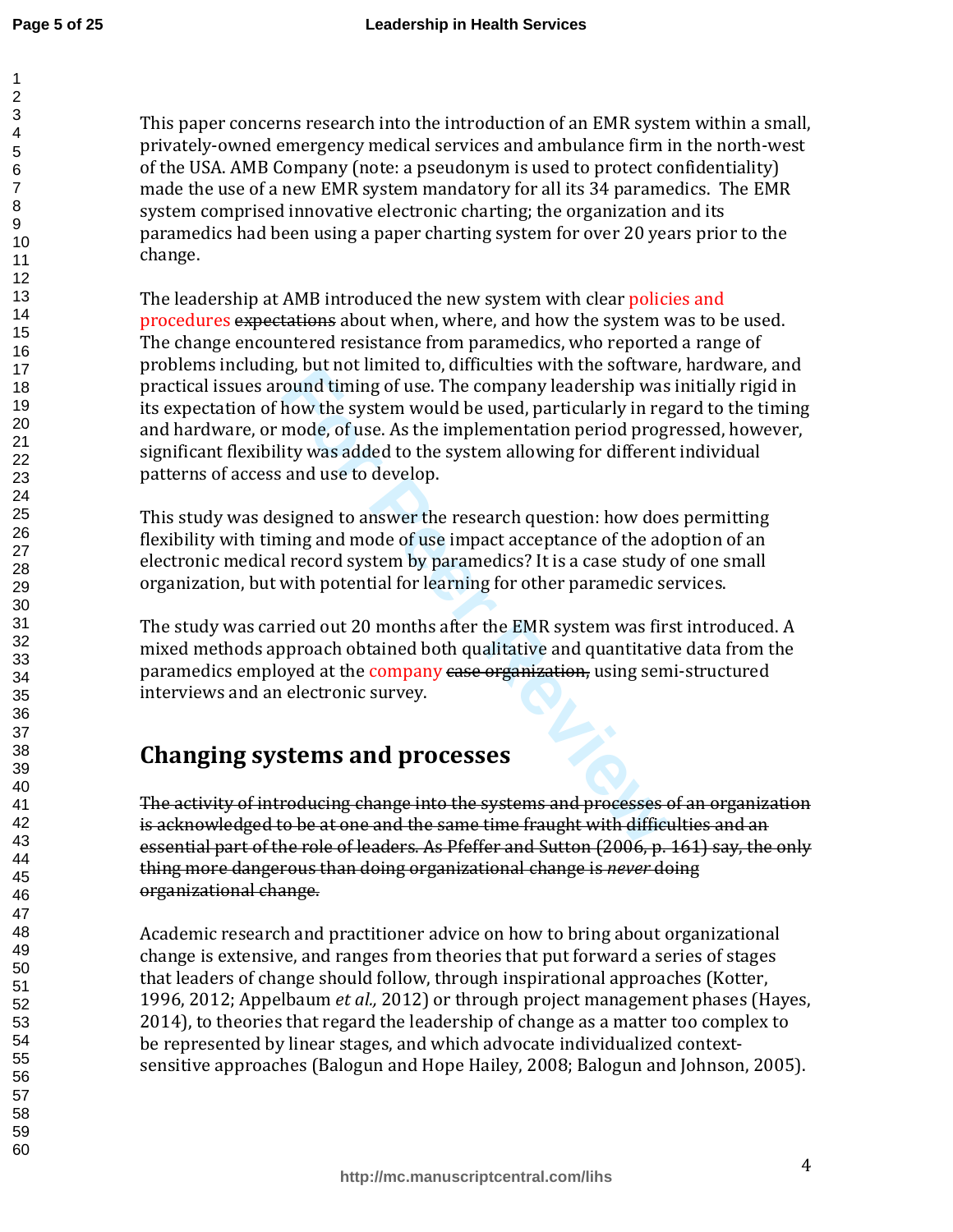It may be that the most effective approach to leading change depends on the specific situation, including the kind of change required, and the circumstances of those who are required to change their behaviour. A sudden change calls for a different approach than an incremental one (Balogun and Hope Hailey, 2008), a simple change may be successfully implemented by different methods than a complex change (Aitken and Higgs, 2010), a culture change requires a different approach from a change to processes and procedures (Christensen *et al.,* 2006). Changes have been described in terms of 'hard' and 'soft' changes (Paton and McAlman, 2007) where hard changes are specific technical changes and soft changes are more diffuse, organizational and cultural changes. Success in hard changes may be achieved by project planning and management; success in soft changes requires discussion and achieving agreement across different perspectives on the change (Senior and Swailes, 2010). However, some changes, such as medical innovations, may have at their core a change in technology – a 'hard' change characteristic – but a 'soft' periphery (Denis *et al.,* 2002).

123456789

It is widely recognized that a key task of leadership in introducing and implementing change is handling the reactions of other members of the organization, who may be reluctant to adopt the change. Leaders need to deal with lack of commitment or opposition (Hayes, 2014). However, resistance can play a constructive role in improving both the process and result of a change (Burchell, 2011). Leaders of change may view resistance as a form of feedback and accept the challenge of putting that feedback to work constructively (Ford and Ford, 2009).

Heving agreement act oss different per spectives of<br>es, 2010). However, some changes, such as medic<br>core a change in technology – a 'hard' change cha<br>enis *et al.*, 2002).<br>nized that a key task of leadership in introducing Just as Denis *et al.* (2002) found that many medical innovations had a hard core, but a soft periphery, EMR implementation change initiatives have at their core a change in technology – a 'hard' change characteristic – but they also have 'soft' change implications (Hennington *et al.,* 2009). Legislative and economic conditions may drive the change and indicate the appropriateness of directive, 'hard' change implementation strategies, at the same time health practitioners at all levels are beginning to recognize the benefits of EMR and this indicates the appropriateness of a more organic, soft change approach (Landman *et al.,* 2012; Joshi, 1991).

Leadership, then, may be more about fostering a deep understanding of the change, attending to issues of resistance, encouraging the cycle of learning, and empowering capacity for influence among peers (Aitken and Higgs, 2010).

The term 'electronic medical records' may be used to describe a wide variety of information technology applications, from files on single patients to national databases (Greenhalgh *et al.*, 2009). An EMR may be cross-organizational, designed to be implemented across a whole healthcare system, or it may be more fragmented, bottom-up, introduced within a single organization (Coeira, 2009). Issues concerning leading implementation may, realistically, be expected to vary, depending on the scale and scope of the proposed system. The example studied in this research was a relatively modest application, comprising reports on individual patients, introduced within a single organization.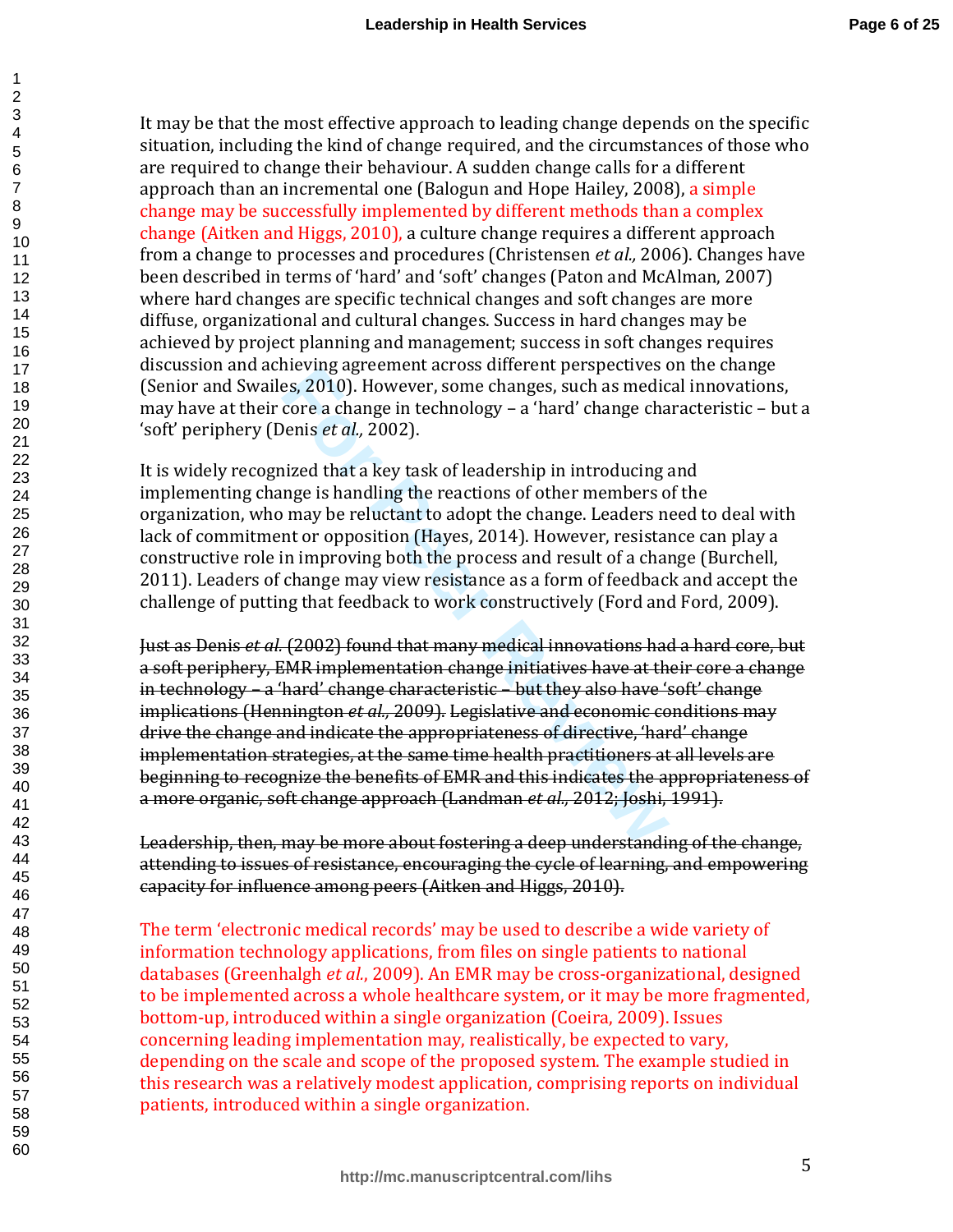| 1  |  |
|----|--|
|    |  |
|    |  |
|    |  |
|    |  |
|    |  |
|    |  |
|    |  |
|    |  |
|    |  |
|    |  |
|    |  |
|    |  |
|    |  |
|    |  |
|    |  |
|    |  |
|    |  |
|    |  |
|    |  |
|    |  |
|    |  |
|    |  |
|    |  |
|    |  |
|    |  |
|    |  |
|    |  |
|    |  |
|    |  |
|    |  |
|    |  |
|    |  |
|    |  |
|    |  |
|    |  |
|    |  |
|    |  |
|    |  |
|    |  |
|    |  |
|    |  |
|    |  |
|    |  |
|    |  |
|    |  |
|    |  |
|    |  |
| 40 |  |
|    |  |
| 41 |  |
| 42 |  |
| 43 |  |
| 44 |  |
| 45 |  |
|    |  |
| 46 |  |
| 47 |  |
| 48 |  |
| 49 |  |
|    |  |
| 50 |  |
| 51 |  |
| 52 |  |
| 53 |  |
|    |  |
| 54 |  |
| 55 |  |
| 56 |  |
| 57 |  |
|    |  |
| 58 |  |
| 59 |  |

Conceptual frameworks frequently used for analysing the introduction of information technology into healthcare settings are the Technology Adoption Model (TAM) and the related UTAUT – the Universal Theory of Acceptance and Use of Technology (Holden and Karsh, 2010). In the TAM, individuals' intention to use a new technology is thought to be primarily influenced by their perception of the usefulness of the technology, and their perception of the ease of use (Davis, 1989). Bagozzi (2010) criticises the omission in TAM of social variables (such as social norms) and this is remedied in the UTAUT, which includes perceived social attitudes to the technology, along with perceptions of usefulness, perceptions of ease of use, and perceived facilitating conditions (Venkatesh *et al.*, 2003).

There is evidence from studies that use the TAM or UTAUT (e.g Maillet *et al.*, 2015; Money *et al*., 2015), as well as from studies that do not (e.g. Boddy *et al.*, 2009; Lapointe and Rivard, 2005), that the introduction of EMR is better accepted when there is a strong perceived usefulness and no loss of clinician autonomy. Resistance, on the other hand, can take root where there are strong feelings that the EMR complicates the clinicians' work and makes workflow more difficult to manage (Hamid and Cline, 2013). When the change results in a net benefit for the clinician, such as through improved workflow, barriers will be diminished (Joshi, 1991).

from studies that use the TAM or UTAUT (e.g Ma<br>
5), as well as from studies that do not (e.g. Boddy<br>
rrd, 2005), that the introduction of EMR is better :<br>
ercreived usefulness and no loss of clinician autor<br>
, can take roo In a systematic literature review of research into EMR implementation, McGinn *et al.*, (2011) found that significant factors for health professionals other than physicians included not only perceived usefulness and perceived ease of use, but also potential barriers in the form of workload pressures, and design or technical concerns relating to the software or hardware. Hamid and Cline (2013) found a correlation with increasing age of users as a factor in resistance to acceptance of EMR by physicians. However the same study failed to find such a correlation in the advanced nurse practitioner community, and it was not considered a major factor as compared with other findings noted above.

Resistance to adoption of information technology initiatives, including EMR, has been well documented in the physician community. The culture of the healthcare sector has led to physician practice being independent of hospital administration and paraprofessionals. As healthcare systems adopt EMR it has been possible to mandate nearly everyone to use it except physicians, thus much of the research concerns factors influencing physicians' decisions about adoption has been devoted to finding out how to get physicians 'on board' (e.g. Audet *et al.*, 2014; Hamid and Cline, 2013; Hsieh, 2015). In these situations, models of the spread of innovations are applied to analyse how to gain willing adoption (Berwick, 2003; Rogers 1995). However, it is questionable whether much of this research and is not directly applicable to situations where EMR use is mandatory (Lapointe and Rivard, 2005; Rivard and Lapointe, 2012). However, some findings from research into voluntary use of EMR may be relevant in the mandatory setting.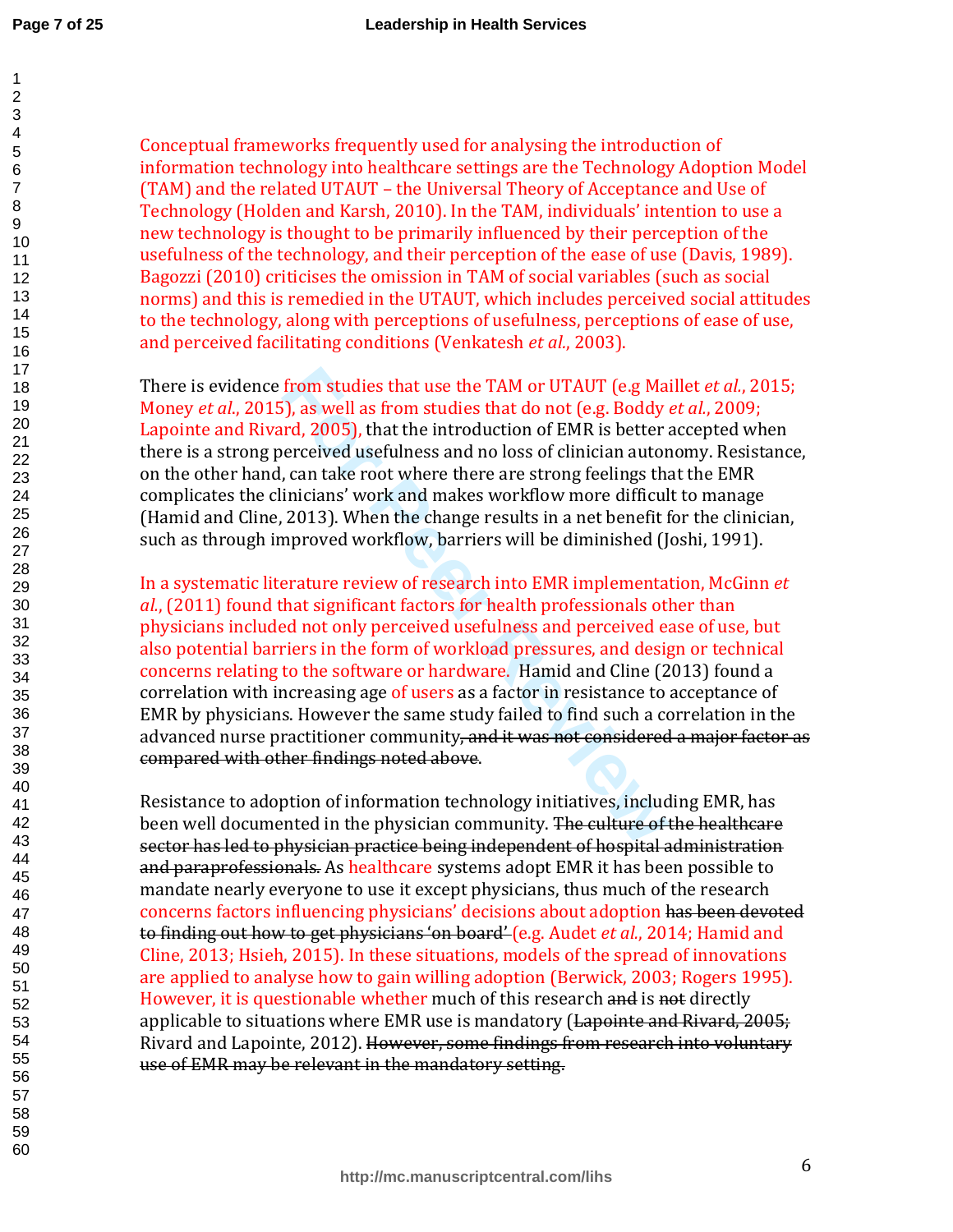Management reaction to resistance is also likely to have an impact on the success of implementation. Lapointe and Rivard (2005) concluded that in the initial stages of EMR implementation, resistance is mainly aimed at the system itself and specific features of it. Their data suggests that if managers are quick to recognize the resistance and seek to find workable solutions, barriers to acceptance may be overcome. Conversely if managers themselves fail to respond quickly to resistance, obstructive behaviour can become deeply entrenched (Rivard and Lapointe, 2012). Hamid and Cline (2013) also found that clinician acceptance was directly related to the degree of management support for issues such as engaging clinicians during all stages of the change process and management resolving technical problems as promptly as possible. It is not only management the leader, however, who can put feedback to good use. The process of disseminating innovation in a nonlinear fashion by participant stakeholders at all levels may influence adoption. As various stakeholders individually and collectively assess new practices they also accelerate or impede diffusion of innovations (Denis *et al.,* 2002). Encouraging early adopters to experiment and try local adaptation of health care innovation can enhance dissemination and reduce resistance (Berwick, 2003).

123456789

abse. The process of disseminating inflovation in a<br>pant stakeholders at all levels may influence adopted<br>vidually and collectively assess new practices the<br>pridually and collectively assess new practices the<br>proof innovat Given the emphasis on user perception in the TAM, the UTAUT, and other research approaches, a sensemaking perspective may be a useful framework for approach to interpreting reactions to the introduction of technological change (Jensen and Aanestad, 2007). Sensemaking involves an on-going effort to interpret actions, events and disruptions into a contextualised order that the individual or organization members find comprehensible (Weick, 1995; Weick et al., 2005). Clinicians are not simply the 'passive receivers' of an EMR system. Through contextualization of use and communication with peers, the clinicians are themselves define defining what the system will be (Hennington *et al.,* 2009).

Two studies are particularly relevant in examining this. Wagner and Newall (2007) found that the use of off-the-shelf rather than custom software solutions provided a false promise of straightforward follow-the-recipe implementation. In reality the process involved an on-going cycle of configuration, customization, and implementation based on user input. This is congruent with Berwick's (2003) more general observation that innovations in healthcare are more often adapted than adopted.

Hennington *et al.* (2009) found the implementation and acceptance of mandatory EMR use by a group of hospital nurses led to a new multidimensional view of nurses' use of EMR technology. <del>Hennington and colleagues discovered that although</del> the use of EMR was made mandatory by management, there was considerable variability in the mode of use, even within the same institution. While the use of the system was mandatory, the study found that in practice the nurses engaged with the system in many individualized ways, in relation to timing and mode of use. Factors such as case load, work flow, and social influences of others impacted choice of mode of use.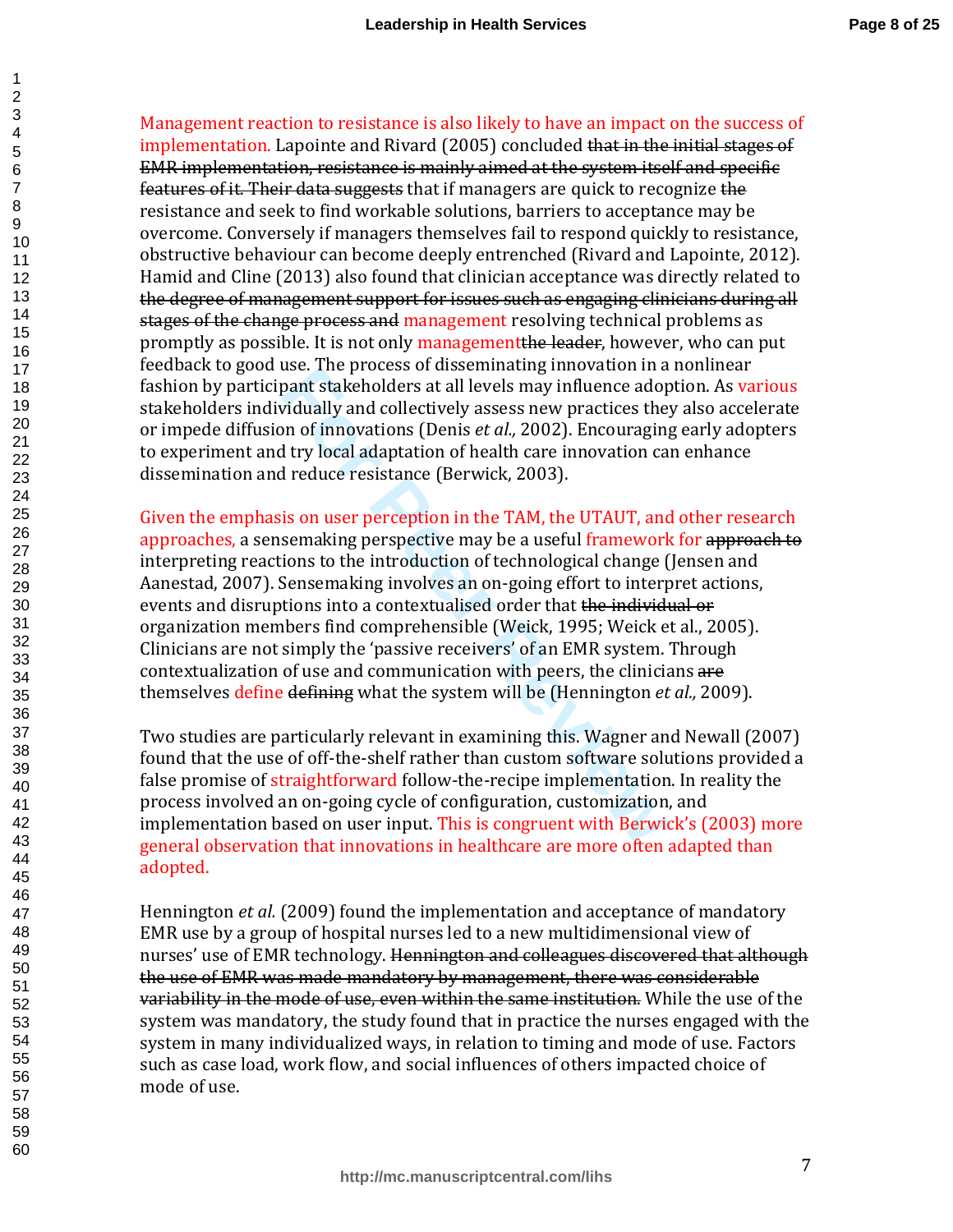There is a paucity of research on EMR use in the emergency medical services and ambulance sector. Studies that have been undertaken focus on quantifiable specific effects impacts such as impact on the duration of ambulance calls (Kuisma *et al.,* 2009) and an increase in the total quantity of exam information documented (Katzer *et al.,* 2012). However, one small qualitative study of emergency medical service agency directors explored drivers and challenges of found a common set of management concerns about the potential negative impacts on agencies and service delivery, yet concluded there is still a high degree of support for EMR implementation in the sector (Landman *et al.,* 2012).

MR were improved quality assurance, improved the<br>momes the improved quality assurance, improved light of sterms for billing for work carried out. Chall<br>high cost of start-up), technical factors (user inter<br>tors (complex st Landman and colleagues interviewed 23 agency leaders from 20 emergency services organizations in the USA and Canada. Respondents reported that key drivers of using EMR were improved quality assurance, improved legibility of charts, and improved systems for billing for work carried out. Challenges included financial factors (high cost of start-up), technical factors (user interface designs) organizational factors (complex structures and lack of leadership) and concerns over information security and patient privacy. Challenges specific to emergency services reported to Landman *et al.* (2012) were concerns about the amount of time it would take paramedics to complete electronic charts, and the impact of this on ambulance response times. Respondents also reported frustration over difficulties integrating the EMR systems with those of the hospitals.

McLeod Jr *et al.* (2008) found that different cognitive learning styles of paramedics adopting a new EMR had a significant impact on the learning processes they adopted, but surprisingly, no impact on the length of time it took them achieve competent performance with the system.

There is a positive impact on the health system when ambulance services adopt EMR (Newgard *et al.,* 2012). Eighty-nine percent of hospital emergency department physicians surveyed in the United States reported that the paramedics' written medical chart was important or very important to their emergency department medical practice. Those same physicians overwhelmingly preferred an electronic record to a hand written chart, 52% vs. 17% (Bledsoe *et al.,* 2013).

In summary, the literature indicates that the introduction of EMR into health care organizations may face implementation of information technology, specifically electronic medical records, is complex, with technical, organizational and individual barriers to success. Leaders planning change initiatives to implement mandatory EMR use would benefit from a good better understanding of how users make sense of the system (Jensen and Aanestad, 2007, Hennington *et al.,* 2009). As people take in, share, and process information they ultimately act in such a way as to bring a sense of personal order to events.

Within the emergency medical services field there is evidence to support the benefits of adopting electronic medical record systems, but there is little research on processes that that leaders can use to support adoption.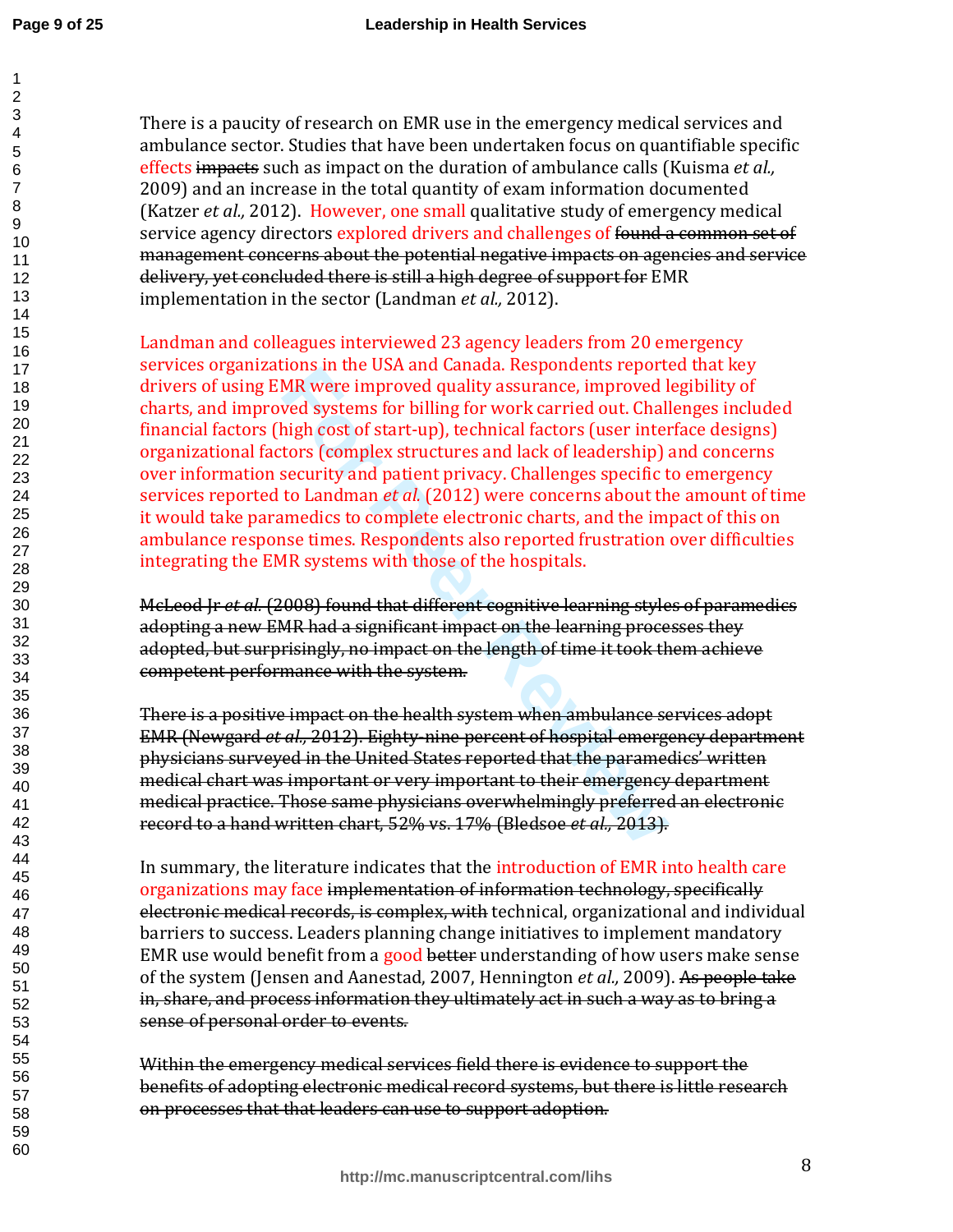There is little research on the processes of introducing EMR into emergency services organizations. The qualitative study by Landman *et al.* (2012) indicated some specific challenges to adoption in this setting, including issues that relate to leadership, to the technical interface, and perceived ease of use. This study aims to further explore these issues in one organization.contribute to an understanding of the impact of decisions about timing and mode of use of EMR systems in the emergency medical services field.

# **Methodology**

The research followed a pragmatic, multi-strategy, inductive approach (Gray, 2014; Robson, 2011), gathering and analysing both qualitative and quantitative information. The research design was approved as compliant with the research ethics procedure of the university with which the researchers were associated.

**Four Act Act Act Sylved** a pragmatic, <del>multi-strategy,</del> inductive approthering and analysing both qualitative and quant research design was approved as compliant with of the university with which the researchers were alit In phase one, a qualitative semi-structured interview sought a deep view into interpretation of and adaptation to the change process itself. In phase two, a quantitative survey administered to all 34 paramedics employed by AMB Company elicited detail about specific dimensions of use identified in the first phase of semistructured interviews.

This approach provided opportunities for new information to emerge throughout the study, minimizing the risks of following too narrow a preconceived theory on how the subjects have made sense of the change (Gray, 2014; Robson, 2011).

Semi-structured interviews of 30 to 45 minutes' duration were conducted face to face during January and February of 2014 with four paramedics who had been involved in the EMR implementation project at AMB Company. Interviewees represented leadership, mid-management, trainers, and junior paramedics. All were licensed paramedics and had experience as end users of the new system.

Interview questions were drafted building upon previous research into the area of mandatory EMR use in healthcare and sensemaking in EMR implementation (Jensen and Aanestad, 2007). A pilot interview was conducted with a paramedic from another ambulance company in order to test the relevance and effectiveness of the questions. Following the pilot interview, the questions were revised for clarity. Question began with reflection on the transition period to EMR with subjects asked to describe how they initially used the system. The interviews then moved to current use and concluded with discussion of leadership performance during the change process. The use of a semi-structured format assured that interviewees had opportunities to introduce new concepts about the change.

 $\mathbf{1}$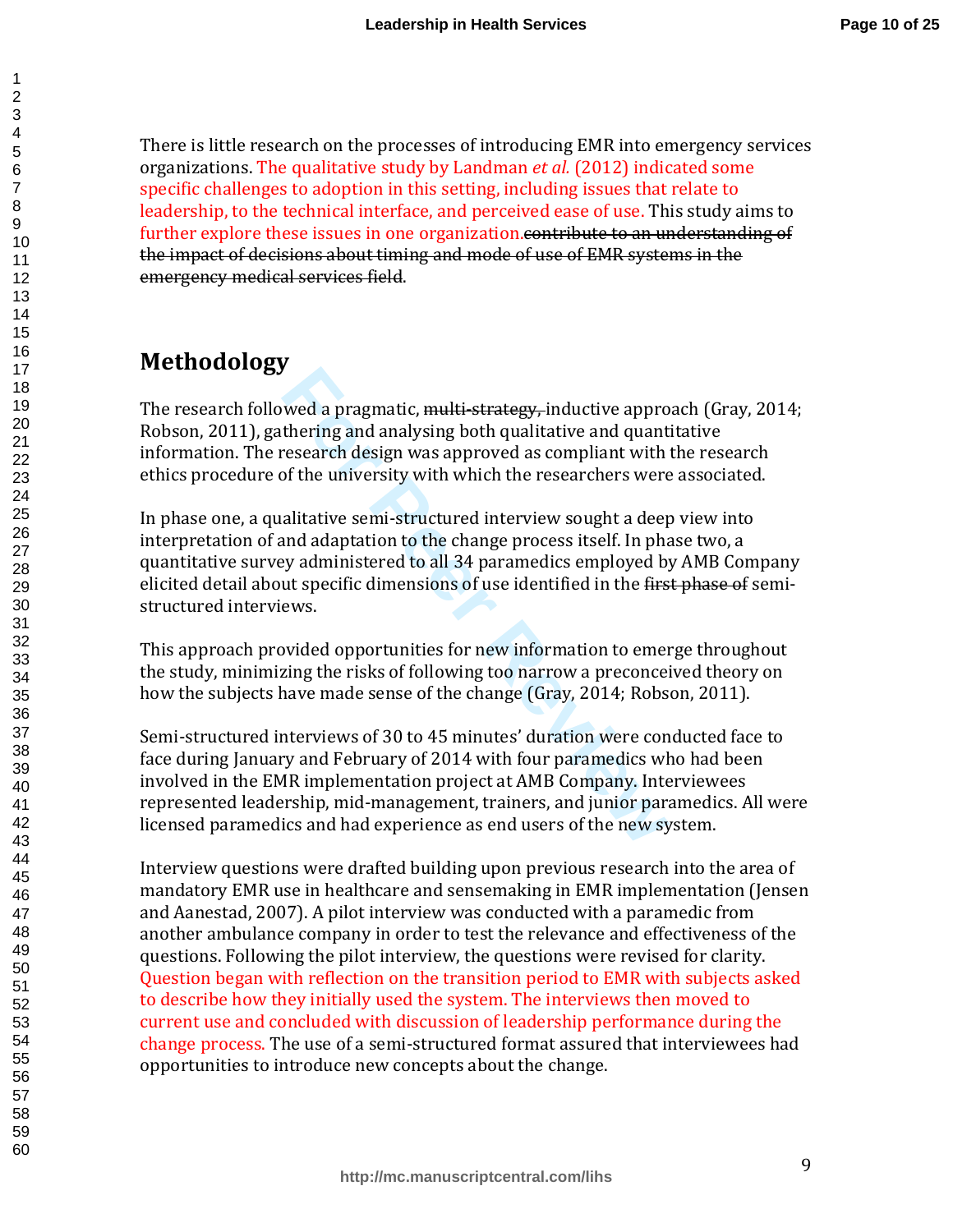The interviews were audio recorded and professionally transcribed to aid in coding. Thematic analysis elicited patterns and major themes from the responses to the questions (Braun and Clarke, 2006). A manual approach was taken to coding, rather than using a software programme. With the small number of interviews, this was an appropriate method to keep close to the context and meaning of the information (Easterby-Smith *et al.,* 2012).

Key coded phrases were grouped into themes. Themes were then formatted in a side-by-side comparison table to evaluate the interviewee responses regarding conditions at the beginning of the change process as contrasted to conditions at the time of interview, 20 months after implementation.

cess provided deep insight into how the system v<br>d development of specific questions for the secont<br>tured survey of all 34 paramedics at AMB Compai<br>timarily designed as closed response to allow for<br>ied elements of system u The interview process provided deep insight into how the system was being used, and thus informed development of specific questions for the second phase of data collection, a structured survey of all 34 paramedics at AMB Company. Survey questions were primarily designed as closed response to allow for quantitative analysis of identified elements of system use. Two open-ended questions were included to provide those surveyed an opportunity to introduce new information and generate qualitative data that may support or refute findings of the semistructured interviews.

The electronic survey was developed using QuickSurveys by Toluna Analytics, Inc. A pilot version of the survey was sent to two paramedics at firms other than AMB Company who had been through a similar transition to using EMR. The piloting survey identified several potential improvements, therefore it the survey was revised and sent out again. Following a second round of piloting the survey tool was finalised. The 17 questions in the survey focused on attitudes and preferences about using the hardware and software during both the initial transition and later following the introduction of multiple modalities of use.

A web link was emailed to the 34 paramedics employed at AMB Company in March 2014, along with a cover letter explaining the nature of the research, the topic, and a statement of confidentiality. The initial emailing resulted in 14 completed surveys returned within 10 days. A follow up email request was sent in April 2014 and the survey closed after 5 weeks. In total, 30 responses were received. One response was rejected as incomplete resulting in a total response of 29 or 85%.

# **Findings**

## *The decision*

The decision to adopt an EMR system was influenced by a desire to improve systems for billing for work carried out and to improved quality assurance (as found in Landman *et al.*, 2012). The particular EMR system was chosen as being compatible with the company's billing system. Close electronic integration with hospital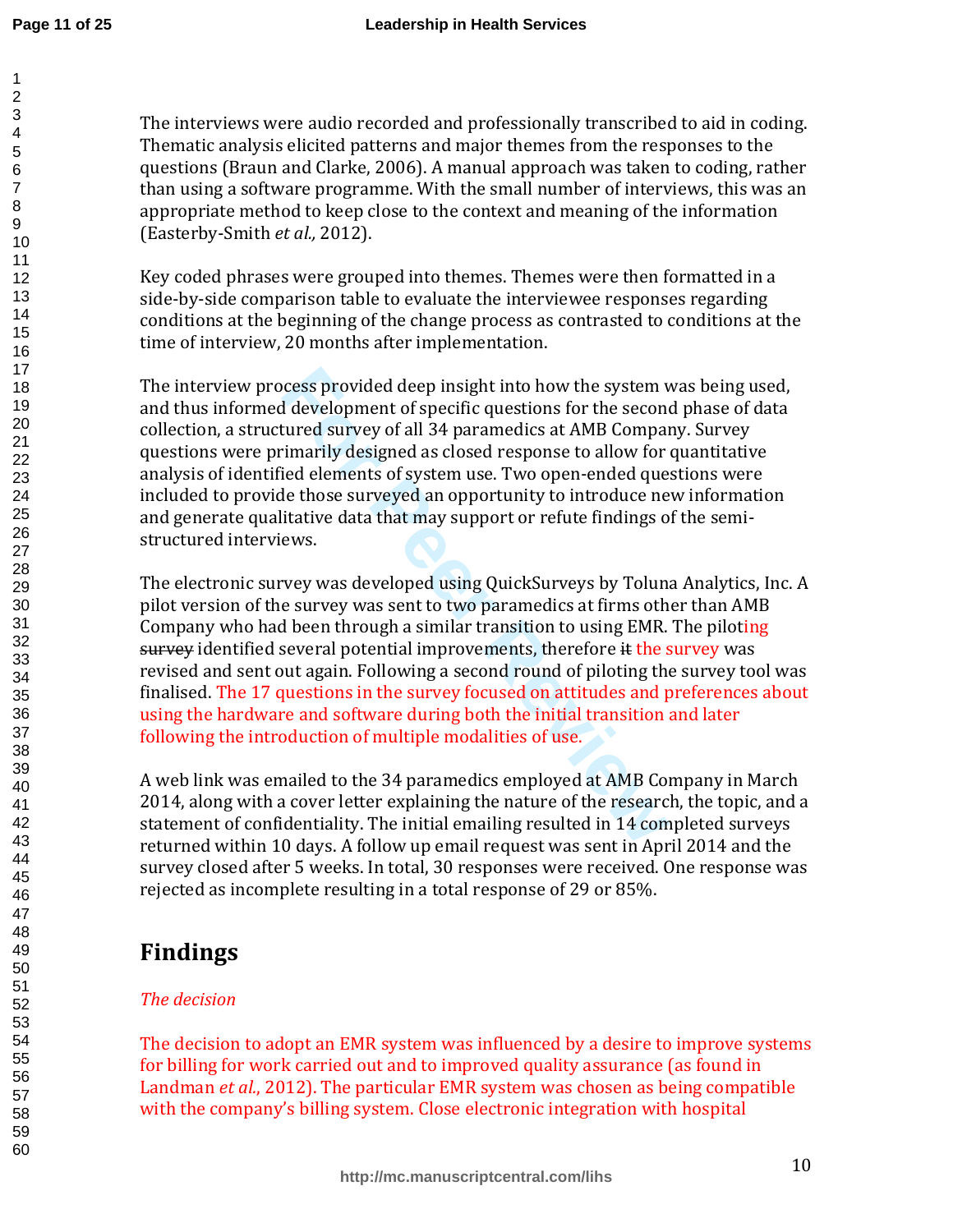systems was not possible, as Landman and colleagues also found, and the new EMR system transferred information to the hospitals by automated fax.

#### *The implementation process*

123456789

At the onset of the change, the mode of use was limited to a tablet computer with a touch screen and stylus. Paramedics were told that they should begin their charting in the ambulance as they responded to a call. They were expected to be able to enter information such as incident location on the way, then hold the tablet and chart at the patient's side throughout the contact, completing the chart in the ambulance while returning back to their station. This is referred to as the 'initial design' of the EMR system in the text that follows.

Initial training on the system was limited. Each paramedic was required to enter a series of mock patients into the system in order to gain basic familiarity. Once those were complete, the paramedics were required to use the EMR for all actual patient encounters. They did have access at all times for help from a group of peer volunteers who had undergone a day-long intensive training programme provided by the software vendor.

For Properties and Hollows.<br>
The system in the lext diath ionows.<br>
The system in order to gain basic familie<br>
e paramedics were required to use the EMR for a<br>
did have access at all times for help from a group<br>
ad undergon Paramedic concerns about the difficulties of implementing EMR in this way were communicated to the company leadership a few weeks into the change process, and the system was redesigned. New hardware devices and points of access were added to the system enabling much greater flexibility in mode of access (see table 1) and the protocol was revised to allow for the time of use to be determined by the paramedic, at any time during their 24 hour shift. Subsequently, access from home or other remote locations was added to further enhance flexibility. Software configuration was also modified as the change progressed, in order to add flexibility of use. This is referred to as the 'adjusted design' in the text that follows.

#### **INSERT TABLE 1 HERE**

#### *Reactions*

Three of the four interviewees were experienced paramedics, with leadership roles in the company; the fourth had less than 5 years' experience. Of the 29 respondents to the survey, 13 had less than 5 years' experience, seven had 5-10 years', and nine had 11 years' experience or more.

The interviewees indicated that there were difficulties using the system at first. The process of actually using the tablet while on a call was problematic for some. Interviewee KC said: "I hated it." However, interviewee EW said: "I'm a Millennial. We live on computers. It's very easy for me to adopt this system."

All interviewees said that during initial implementation the process of documenting and completing a chart became much more complicated. Interviewee SF said: "I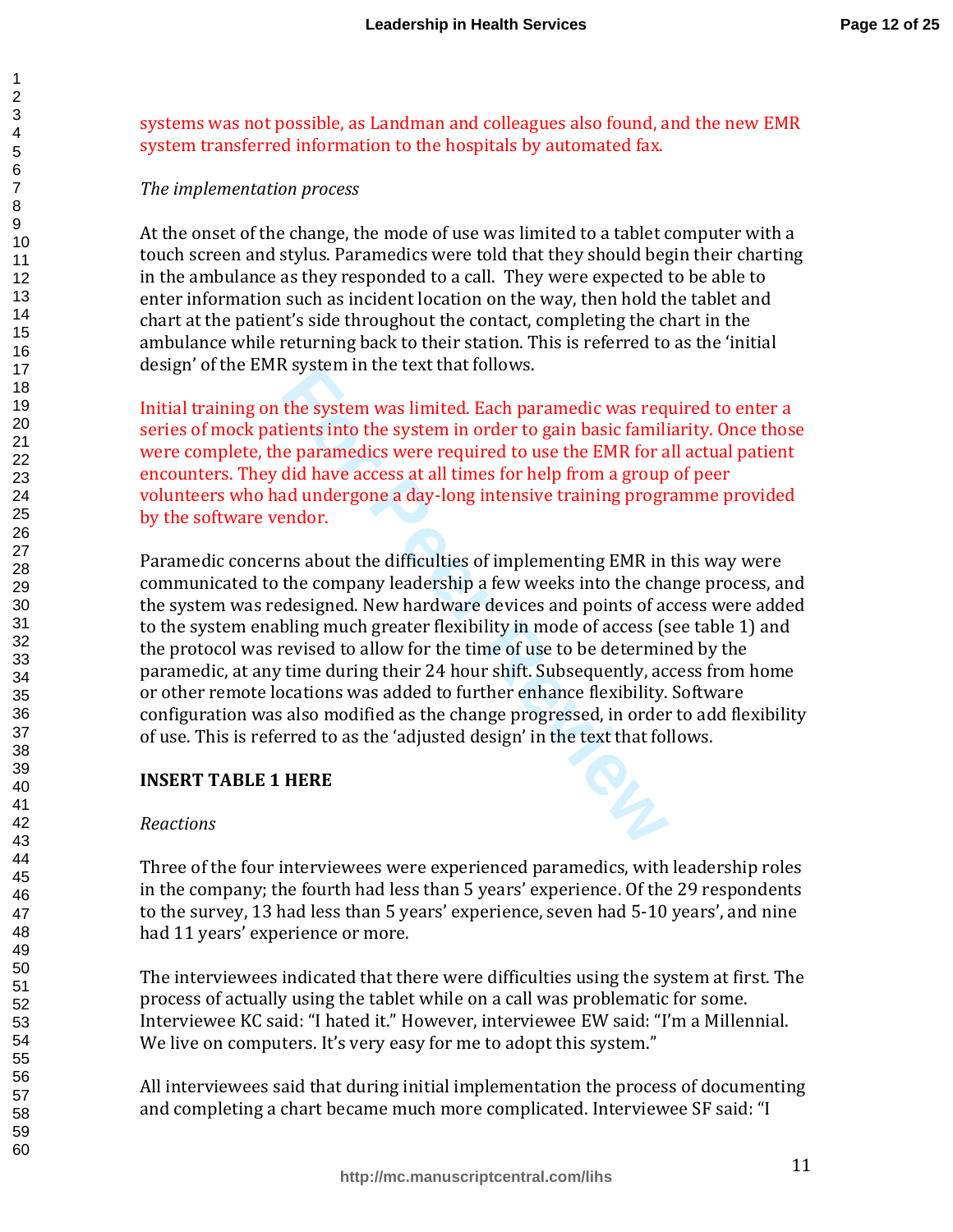$\mathbf{1}$ 

60

noticed that instead of doing patient care, I was too focused on trying to figure out what to put where in the computer." Some concerns that were raised were quite surprising. It was revealed that many paramedics became car sick while attempting to use the tablet computers, for example.

In the survey, 10 respondents said they found the adoption of EMR difficult or very difficult, while 11 said they found it easy or very easy. Of the 11 who found it to some extent easy, seven had less than 5 years' experience; only one respondent with less than 5 years' experience reported finding the change difficult or very difficult (see Figure 1). During the initial design phase one of EMR implementation, when only the tablet computer and stylus were available, 20 respondents (67%) found the system frustrating or very frustrating, and the same number reported that using the system as initially designed by management was difficult or very difficult. All of the paramedics with 11 years or more experience reported they had difficulty.

## **INSERT FIGURE 1 HERE**

For Very Hustraanig, and the same humber reported designed by management was difficult or very dial years or more experience reported they had diverses to use (see Figure 2). After the ended available, individual paramedic As more hardware tools were added, 25 survey respondents (86%) said that the system became easier or much easier to use (see Figure 2). After the different modes of access were made available, individual paramedics were able to choose how they used the system. Interviewee TG said: "Personally, I like to use the desktop, my own computer in my office, because I am used to that. I'm not comfortable using a stylus…it's easier for me on a keyboard." Interviewee SF said: "I use my laptop… It's just mine." Interviewee KC preferred to "sit in the front passenger seat and I try to type in as much as I can on the tablet…once we get to the narrative I usually just leave it, and then we get back to the station I bring the [USB] keyboard in and sit down and finish." Interviewee EW, the self-described Millennial, said: "I typically do everything except for the narrative…on the touch screen [enroute back]. I upload it to the website where I am able to complete it with an actual keyboard [on a desktop]."

#### **INSERT FIGURE 2 HERE**

Time of use also differed among all four interviewees. EW reported beginning his chart on the tablet before even arriving at the scene of a call. Others varied in time of use from on the way back to the station in the ambulance, to at the station but immediately upon return, to even waiting until many calls were run then charting several at the end of a shift.

Questionnaire responses indicated that 22 respondents (76%) had developed a strong or very strong preference for how they accessed the system (see Figure 3). Only three respondents said they still accessed the system as originally intended, using the tablet and stylus. All the others used other hardware as well as the tablet or, in three cases, without using the tablet at all. As well as new hardware, additional choices about software were introduced, and 22 respondents said they had strong or very strong preferences about the software they used.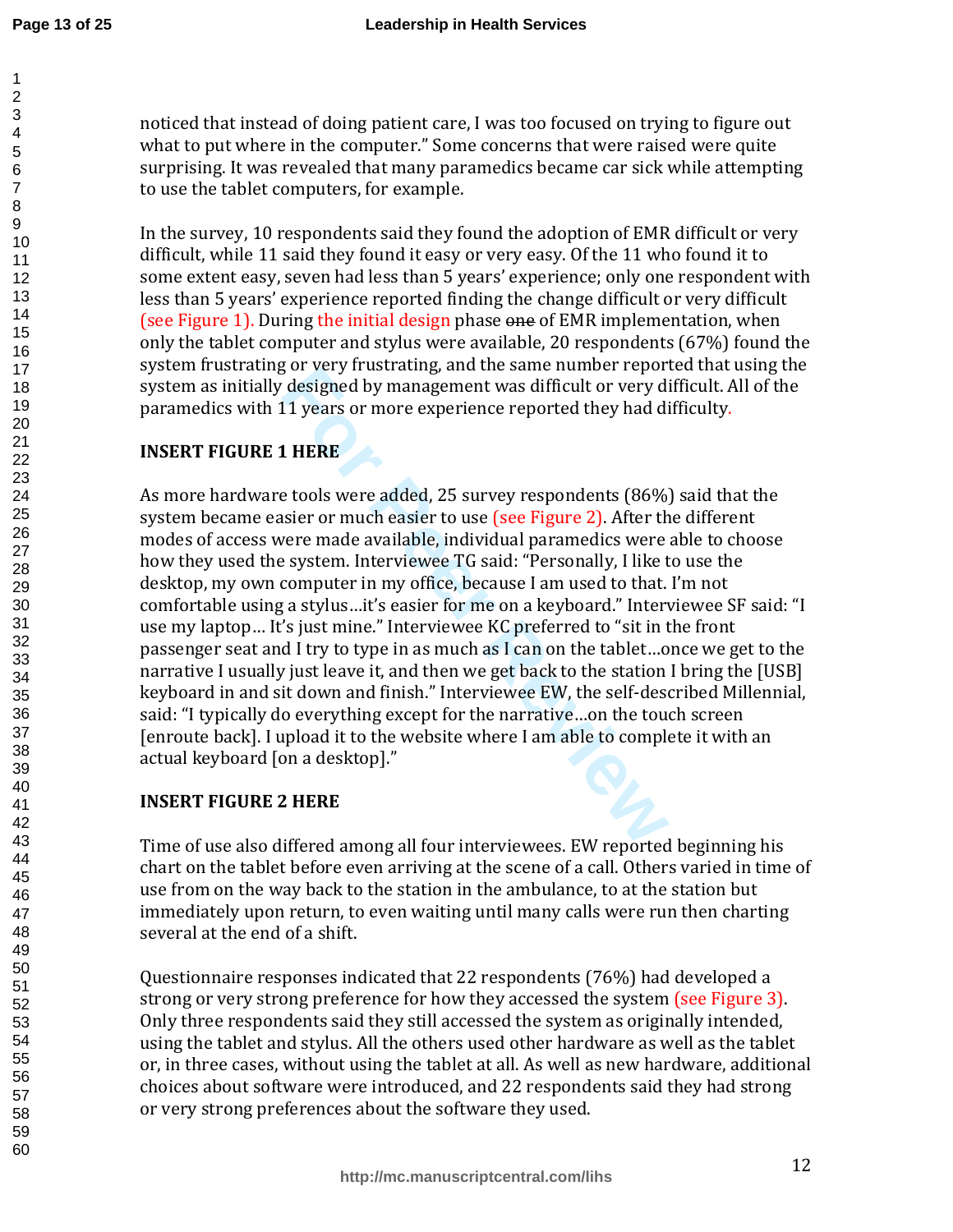#### **INSERT FIGURE 3 HERE**

123456789

Commenting on the added flexibility provided in the adjusted design phase, interviewee EW summarized: "being flexible with your requirements in terms of how people do their charts, I think is important, as long as they're [i.e. the recipients are] getting the information they need out of it." Interviewee TG said: "If you can take hurdles down, easy ones like adding more licenses, more hardware access, things like that to make it easier, it will benefit you with very little cost." The interviewees all commented on the range of preferences for use they observed. SF said: "We have all found our own way of doing it that we find successful." EW commented that: "Everybody has their own different way of doing it."

Everybody has then own dimerent way of doing<br>ees said that additional formal training might hav<br>is comment was also offered by 11 survey respon<br>inimal I<del>n the absence of</del> formal training, an infor-<br>gue developed to provide All four interviewees said that additional formal training might have helped early acceptance, and this comment was also offered by 11 survey respondents. To supplement the minimal In the absence of formal training, an informal system of peer-to-peer dialogue developed to provide mutual help. Some paramedics offered assistance to colleagues who were having difficulty with the new system. These paramedics, according to interviewee TG, would "sit down with crews on shift and go through the software with them one on one." EW said: "I actually volunteered to be one of the trainers to spur the other staff as we upgraded…teaching the other team members how to correctly use the software…where the short cuts are." In the survey, 14 respondents (48%) said that learning from peers had been very helpful and nine (31%) said it had been somewhat helpful.

This peer to peer dialogue extended beyond AMB Company employees. AMB Company paramedics frequently talk to paramedics from different agencies when they cross paths in the hospital emergency department. KC commented that: "If you would talk to another agency in the hospital, they were sitting there with their tablet learning how to use their system… [you could] see other people having the same frustrations."

The importance of user feedback loops and an ability to make modifications to the system was noted by interviewees as a key to successful implementation. EW said: "I think the best thing for charting [EMR] is to continue to have feedback from the people who are using it. If you are consistently getting the same feedback…that we would be able to quickly address it and change it [i.e. the system]."

When asked if they found that there were any benefits to having undergone the change to an EMR system all four interviewees said that the quality of the chart was better under the EMR system. Comments included terms such as "more objective" and "significantly more accurate" as well as "it gives more opportunities to remember details and that sort of thing." Interviewee SF supported that position in her comment: "The data that we get from these electronic charts is priceless." Seven survey respondents (24%) suggested that the company should now contemplate adopting paperless systems.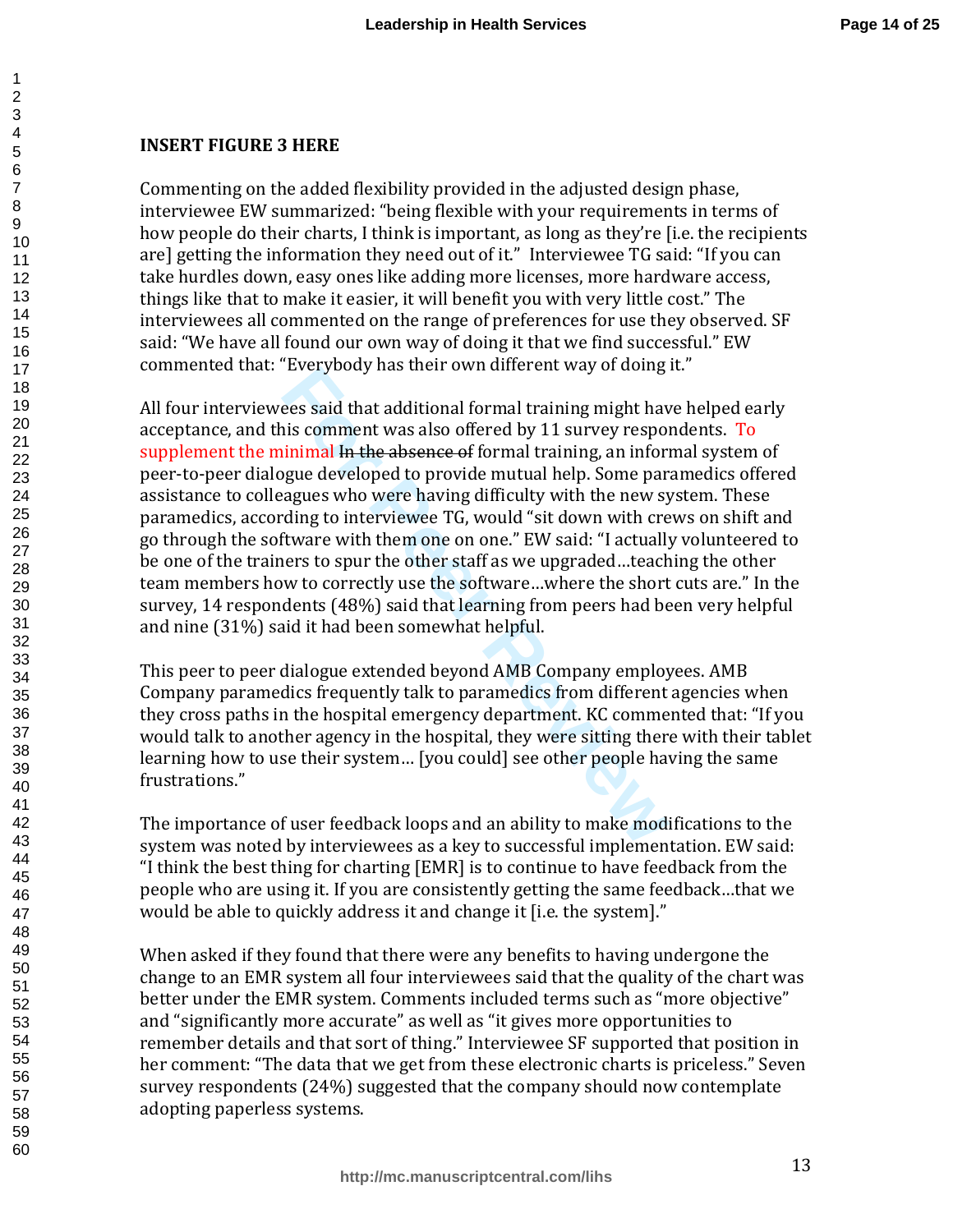## **Discussion**

The paramedics interviewed as part of this study recognized the benefits the new EMR system brought to the service provided by the organization. These benefits correlate with the findings of others that use of EMR provides benefits in the emergency medical services setting for paramedics, ambulance services, and academia (Bledsoe *et al.,* 2013; Katzer *et al.,* 2012; Newgard *et al.,* 2012).

The research question for this study was: how does permitting flexibility with timing and mode of use impact acceptance of the adoption of an electronic medical record system by paramedics? The findings indicate that allowing individual flexibility of use, introduced in response to feedback, significantly aided the acceptance of the EMR system in this company.

of use impact acceptance of the adoption of an elemptate control of see impact acceptance of the adoption of an elementedics? The findings indicate that allowing incrementics? The findings indicate that allowing incremente Other studies have found that the perceived ease of use of information technology is a factor influencing successful adoption by healthcare professionals (Maillet *et al.*, 2015; Money *et al*., 2015) and that the technology-user interface is an issue of concern (Landman *et al.* 2012; McGinn *et al.*, 2011). This was the case in this study, which highlighted the differences in preferences for use of individual paramedics (as was the case of the nurses in Hennington *et al.*, 2009). Ease of use and the resolution of the technical problems was achieved in different ways for different users, and therefore a key factor in successful implementation was arranging for flexibility of use. As Berwick (2003) said about implementing innovations generally, an effective leadership approach may be to allow for adaptation rather than insisting on 'absolute replication' (p. 1971).

The initial intention was for one process that all paramedics would follow, using a limited range of hardware and software, with everyone following one clear procedure, . Many paramedics experienced dififculties with aspects of this initial design and, responding to their feedback, the company leadership introduced more hardware and software and flexibility of use. Individuals then developed their own approaches to creating EMRs (as in Hennington *et al.,* 2009).

Initially the leadership approach was as though this change was a 'hard' technological change (Paton and McAlman, 2007) calling for simple direction (Senior and Swailes, 2010). However, responding to critical feedback from users, the leadership approach became more participative (Hayes, 2014), allowing emergent, organic modification to the initial design, which made sense to users while still achieving the over-arching goal (Balogun and Johnson, 2005). The approach became more as Aitken and Higgs (2010) describe is suitable for complex changes fostering a deep understanding of the change, attending to issues of resistance, encouraging the cycle of learning, and empowering capacity for influence among peers.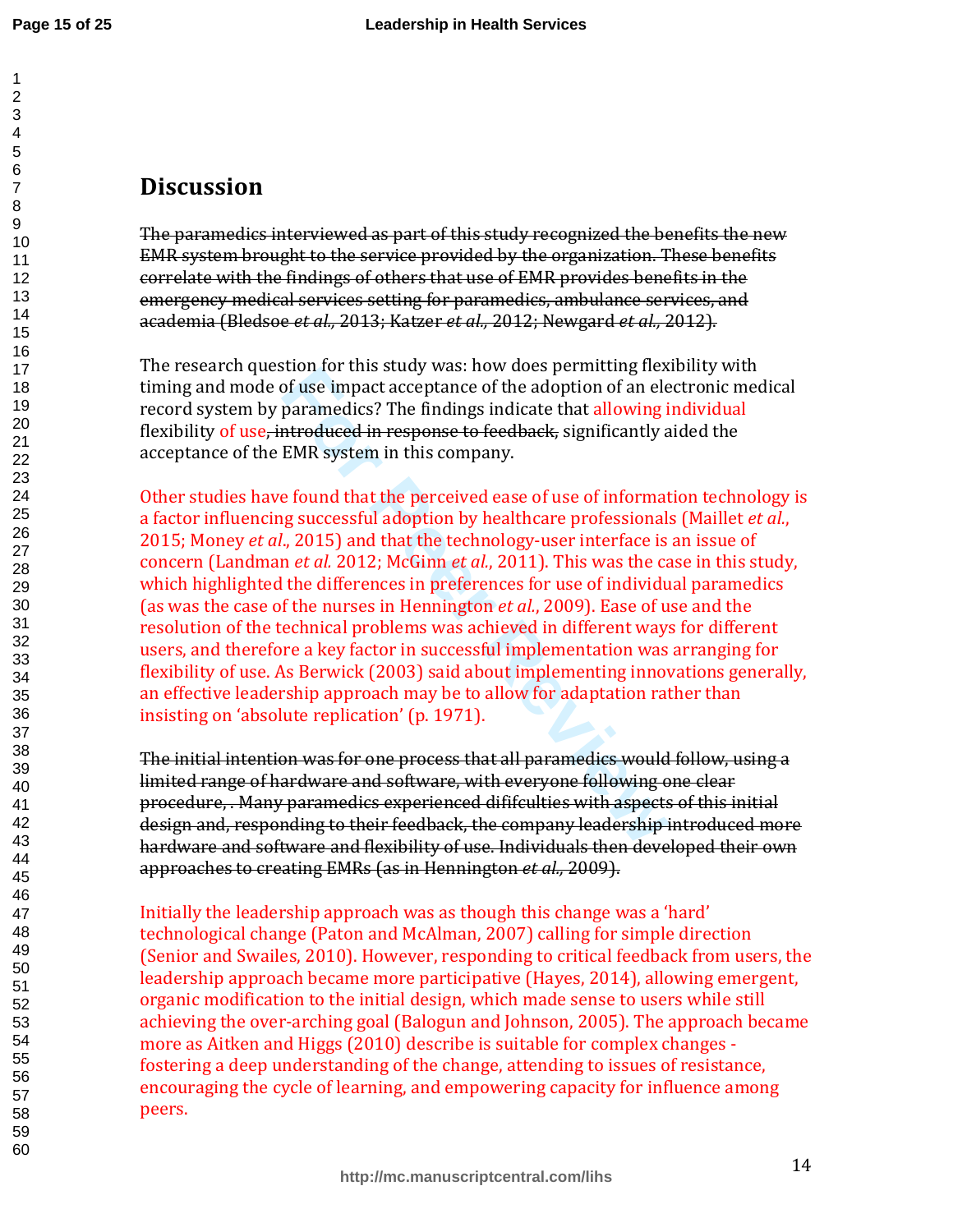Problems with the initial design were signalled by feedback, and the leadership responded by adjusting the design. The paramedics themselves strived to share and develop their learning, to overcome perceived barriers and build a successful system.

An important factor was the constructive reaction of the company leaders to the critical feedback from the paramedics. This is congruent with the findings of Hamid and Cline (2013) regarding the importance of managers quickly resolving technical problems experienced by clinicians, and with the recommendations of Lapointe and Rivard (2005) that if managers find workable solutions to early EMR problems, resistance can be overcome.

Although in the initial stages the new technology was perceived to make the paramedics' clinicians' work more complicated and the workflow more difficult to manage (as in Hamid and Cline, 2013 and Landman *et al.*, 2012) these barriers were overcome as more flexible options were made available and as each paramedic learned how they could best use the system.

itial stages the new technology was perceived to<br>
i<del>ans'</del>-work more complicated and the workflow n<br>
mid and Cline, 2013 and Landman *et al.*, 2012) the<br>
Plexible options were made available and as eacl<br>
could best use the The findings indicate individual paramedics engaged in a sensemaking process during the implementation phase (as in Jensen and Aanestad, 2007). In so doing they were able to comprehend and adapt to a disruptive change. This process was aided by the social influences of more adept paramedics helping their colleagues and by active learning between peers. The paramedics themselves strived to share and develop their learning, to overcome perceived barriers and build a successful system. It could have been aided further by more formal training at the outset.

The change strategy adopted by the leadership of the company could best be described as emergent (Hayes, 2014). Leadership allowed emergent, organic modification to the initial design, which made sense to users while still achieving the over-arching goal (Balogun and Johnson, 2008). Problems with the initial design were signalled by feedback, and the leadership responded by adjusting the design. The paramedics themselves strived to share and develop their learning, to overcome perceived barriers and build a successful system.

This study focused in particular on aspects of the ease of use of the new technology in a situation where implementation of an EMR system was mandated. It has not, therefore, uncovered the range of facilitators and challenges that have been discussed in other studies. The research did not, for example, explore paramedic perceptions of usefulness of the technology at the start of the implementation process, so it is not possible to say whether this factor was influential in this case. However, the paramedics interviewed 20 months after implementation as part of this study recognized the benefits the new EMR system, which brought to the service provided by the organization. These benefits correlate with the findings of others that use of EMR provides benefits in the emergency medical services setting

1  $\overline{2}$ 3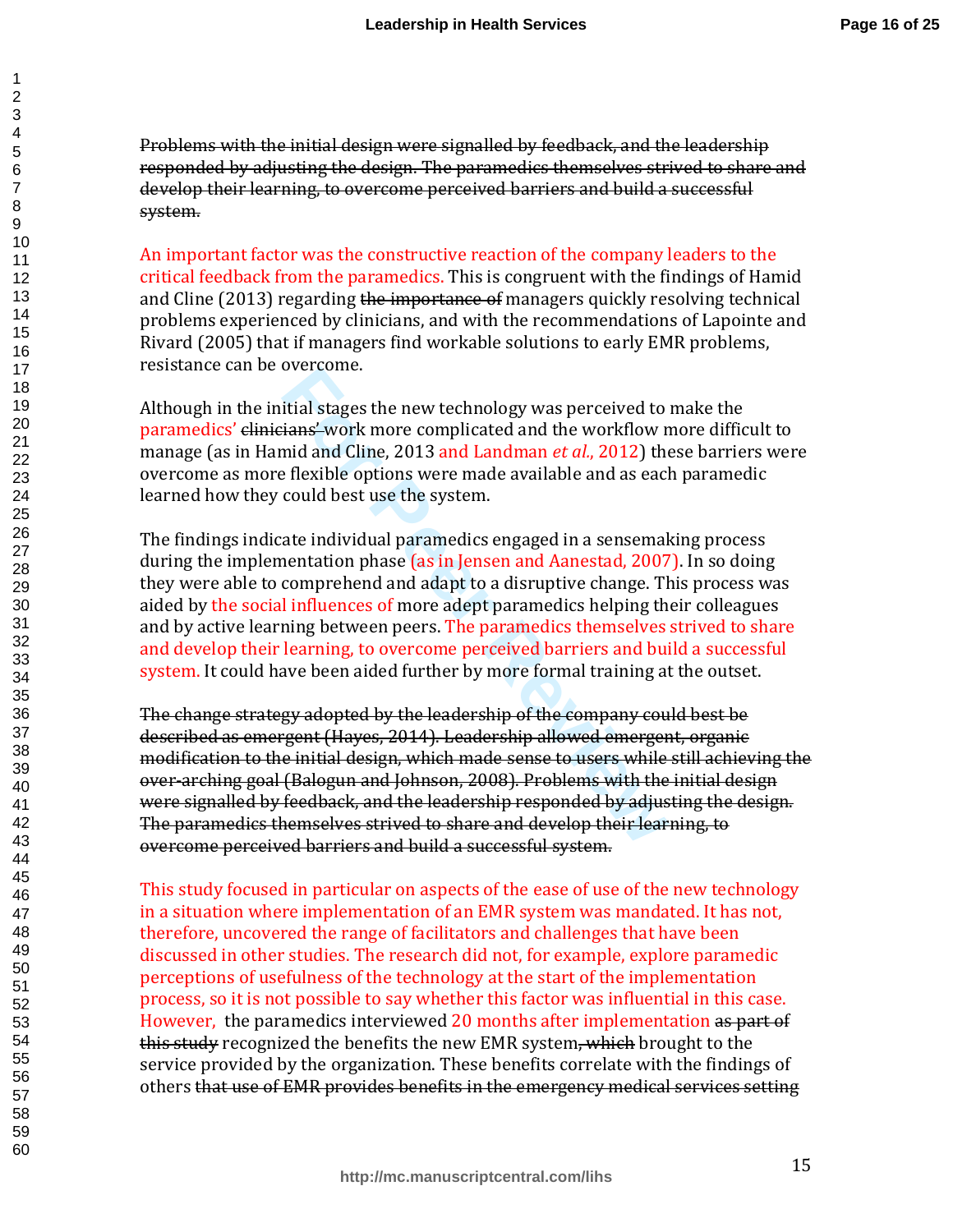for paramedics, ambulance services, and academia (Katzer *et al.,* 2012; Landman *et al.*, 2012; Newgard *et al.,* 2012).

# **Conclusions**

In this case, the successful implementation of an EMR system was achieved through the leaders of the emergency services company responding quickly to feedback about problems with the technological interface of the initial design, and enabling individual flexibility of use of the system, as long as the desired outcome was achieved. A significant role was played by paramedics who voluntarily aided the learning of colleagues.

The initial approach of the company leaders was in keeping with a simple, 'hard' (technological) change, but successful implementation was only achieved when a more responsive, supportive and flexible approach was adopted, which allowed individual users to adapt the change to their own preferences.

real tole was played by parametics who voluma<br>gues.<br>
the of the company leaders was in keeping with a<br>
ange, but successful implementation was only acl<br>
supportive and flexible approach was adopted, w<br>
b adapt the change t First, even with what appears to be a 'hard' change – the introduction of new technology – it has been important to recognise the 'soft' change elements (Denis *et al.,* 2002) of individual reactions. These reactions included different responses depending on years in the job, with more experienced clinicians finding more difficulty in making the change. As elsewhere (Hennington *et al.,* 2009) individuals had different preferences for using the system, and leadership gained acceptance by responding positively to feedback, and enabling more flexible use, as long as the desired outcome was achieved.

There is currently very little research into the adoption of EMR systems by emergency medical services; more inquiry into approaches that leaders have taken to achieve adoption would be valuable. It would be particularly interesting to see whether two findings of this study apply elsewhere: the variety of individual preferences for using the EMR system, and the relationship between years of experience as a paramedic and reluctance to change.

This is a case study of one small organization, and we must be very cautious about the extent to which findings can be taken as generalisable, or likely to occur elsewhere. However, the issue of how best to achieve the adoption of EMR systems is currently an important one for leaders in healthcare organizations large and small, and thus it appears pertinent to suggest some possible value of the lessons of this case for other adopters. However, it seems likely that, in such cases, it will benefit leaders to engage clinicians in a sensemaking discourse at the outset and create opportunities for them to identify improvements to the system as it is being implemented. As inevitable unexpected barriers develop, leadership and users who communicate well and often, while seeking to find tangible solutions to problems, are likely to find the most success by developing an emergent change strategy.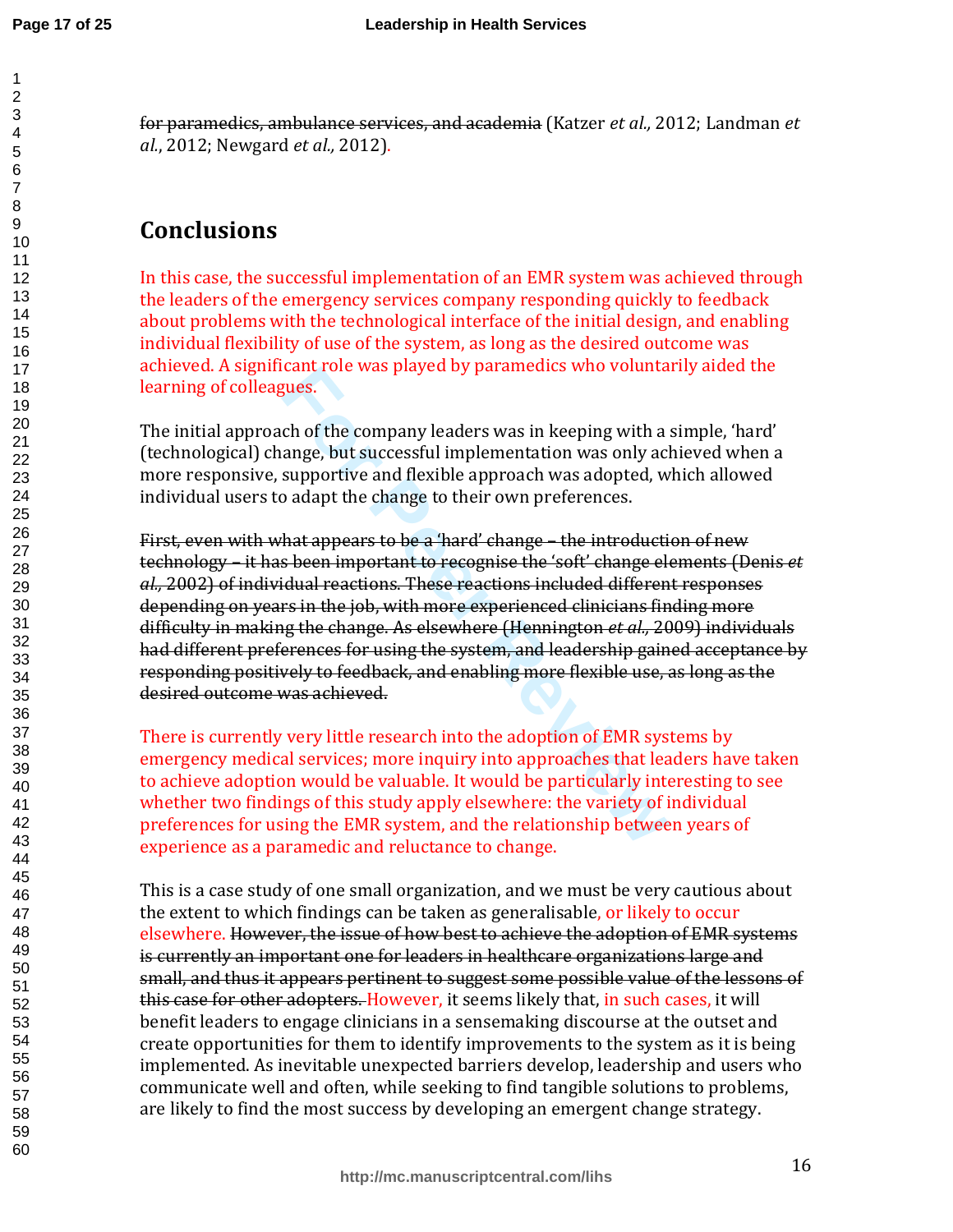## **References**

Aitken, P. H. and Higgs, M. (2010), *Developing Change Leaders*, Butterworth-Heinemann, Oxford.

Habashy, S., Malo, J-L. & Shafiq, H. (2012),"Back to<br>1996 change model", *Journal of Management Devalsement Devalsement Devalsement Devalsement Devalsement Devalsement Devalsement Devalsement Devalsement Primary Care Physi* Appelbaum, S.H., Habashy, S., Malo, J-L. & Shafiq, H. (2012),"Back to the future: revisiting Kotter's 1996 change model", *Journal of Management Development,* Vol. 31 No. 8, pp. 764 – 782.

Audet, A-M., Squires, D. and Doty, M.M. (2014), "Where are we on the diffusion curve? Trends and Drivers of Primary Care Physicians' Use of Health Information Technology", *Health Services Research* Vol 49 No. 1, pp. 392-404.

Bagozzi, R. P. (2007), "The Legacy of the Technology Acceptance Model and a Proposal for a Paradigm Shift", *Journal of the Association for Information Systems,* Vol. 8 Issue 4, pp. 244-254.

Balogun, J. and Hope Hailey, V. (2008), *Exploring Strategic Change,* Financial Times Prentice Hall, Harlow.

Balogun, J. and Johnson, G. (2005), "From Intended Strategies to Unintended Outcomes: The Impact of Change Recipient Sensemaking", *Organization Studies,* Vol. 26 No. 11, 1573-1601 *.*

Berwick, D.M. (2003) "Disseminating innovations in health care", *JAMA* Vol. 289, No. 15, 1969-1974.

Björklund, E., Stenestrand, U., Lindbäck, J., Svensson, L., Wallentin, L. & Lindahl, B. (2006) "Pre-hospital thrombolysis delivered by paramedics is associated with reduced time delay and mortality in ambulance-transported real-life patients with ST-elevation myocardial infarction", European Heart Journal, Vol. 27 No. 10, pp. 1146-1152.

Black, A.D., Car, J., Pagliari, C., Anandan, C., Cresswell, K., Bokunet, T., McKinstry, B., Procter, R., Majeed, A. & Sheikh, A. (2011), "The Impact of eHealth on the Quality and Safety of Health Care: A Systematic Overview", *PLoS Med* Vol. 8 No. 1, e1000387.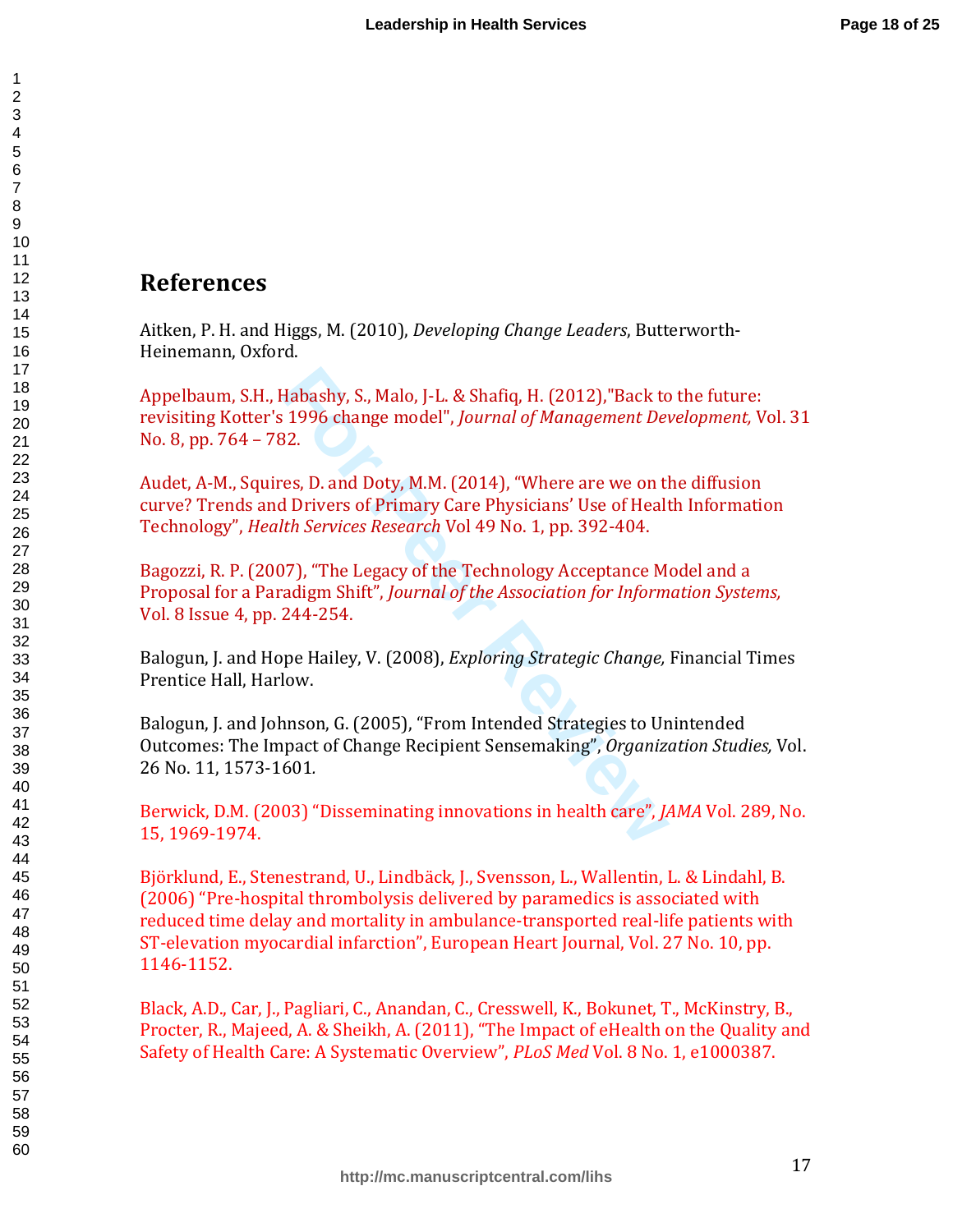Bledsoe, B., Wasden, C. and Johnson, L. (2013), "Electronic Prehospital Records are Often Unavailable for Emergency Department Medical Decision Making", *Western Journal of Emergency Medicine: Integrating Emergency Care with Population Health* **,** pp. 482-488.

Boddy, D., King, G., Clark, J.S., Heaney, D. and Mair, F. (2009), "The influence of context and process when implementing e-health", *BMC Medical Informatics and Decision Making,* Vol. 9 No.9.

Braun, V. and Clarke, V. (2006), "Using thematic analysis in psychology", *Qualitative Research in Psychology,* Vol. 3 No. 2, pp. 77-101.

Burchell, J. (2011), "Anticipating and Managing Resistance in Organizational Information Technology (IT) Change Initiatives", *International Journal of the Academic Business World,* Vol. 5 **,** pp. 19-28.

er "Anticipating and Managing Resistance in Organ<br>
For Peer Review (IT) Change Initiatives", *International Jour*<br>
For World, Vol. 5, pp. 19-28.<br> **For Peer Review & Synthesis of the Literature.** The Unity of the Condon ava Car, J., Black, A., Ananden, C., Cresswell, K., Pagliari, C., McKinstry, B., Procter, R., Majeed, A. & Sheik, A. (2008), *The Impact of eHealth on the Quality & Safety of Healthcare: A Systemic Overview & Synthesis of the Literature*. The University of Edinburgh & Imperial College London available online at: https://www1.imperial.ac.uk/resources/32956FFC-BD76-47B7-94D2- FFAC56979B74/ (accessed Sept 27, 2015).

Christensen, C.M., Marx, M. & Stevenson, H.H. (2006) "The Tools of Cooperation and Change", *Harvard Business Review,* October, pp. 73-80.

Coiera, E. (2009), "Building a National Health IT System from the Middle Out" *Journal of the American Medical Informatics Association*, Vol. 16 No. 3, pp. 217-273.

Davis, F.D. (1989) "Perceived usefulness, perceived ease of use, and use acceptance of information technology", *MIS Q,* Vol. 13, pp. 319-339.

Denis, J.-L., Yann. H., Langley, A., Lozeau, D. and Trottier, L.-H. (2002), "Explaining Diffusion Patterns for Complex Health Care Innovations", *Health Care Management Review,* Vol. 27 **,** pp. 60-73.

Easterby-Smith, M., Thorpe, R. and Jackson, P. R. (2012). *Management Research*, Sage, Los Angeles.

Ford, J. D. and Ford, L. W. (2009), "Decoding Resistance to Change", *Harvard Business Review,* Vol, 87 April, pp. 99-103.

Gray, D.A. (2014), *Doing Research in the Real World,* Sage, London.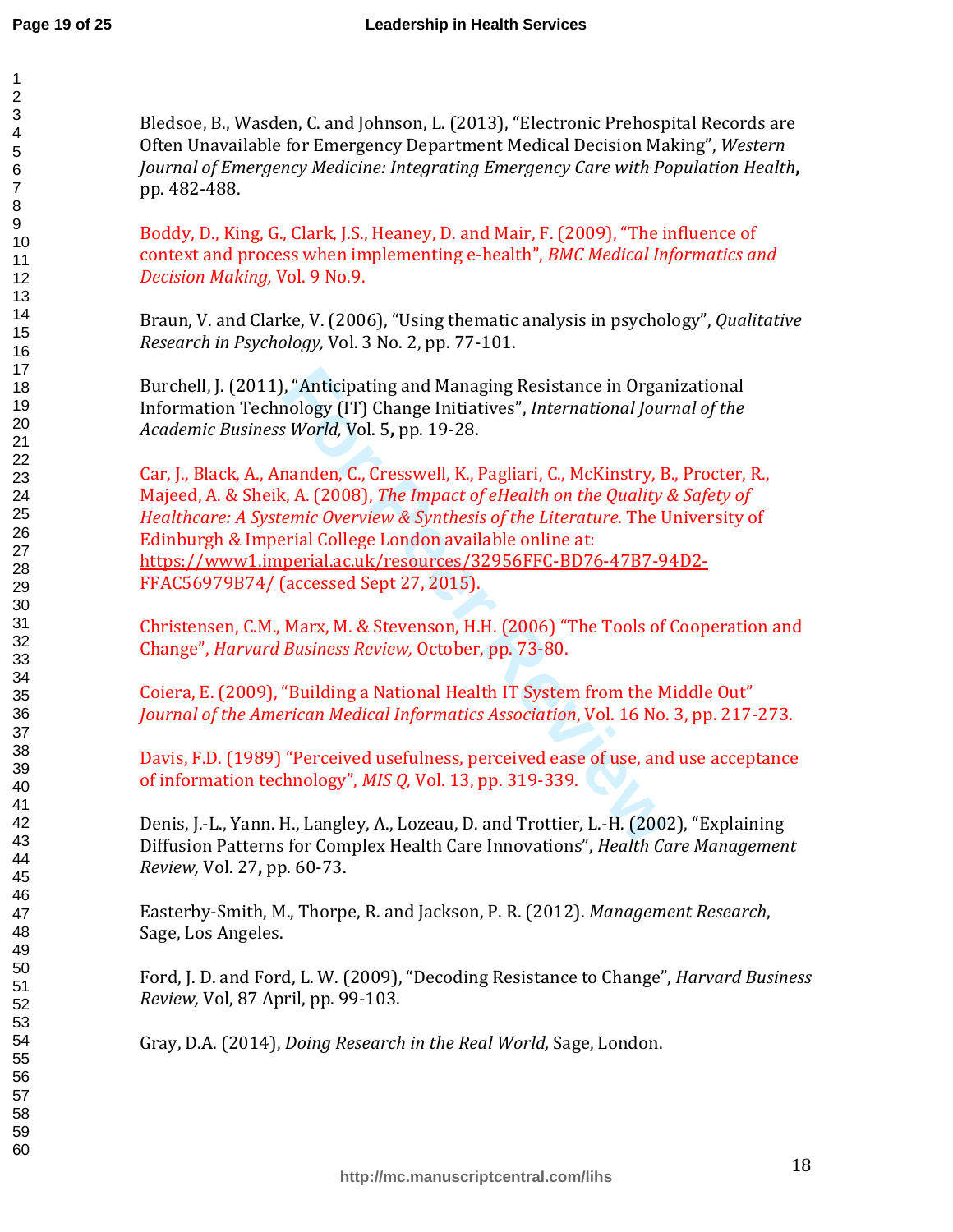Hamid, F. and Cline, T. W. (2013), "Providers' Acceptance Factors and their Perceived Barriers to Electronic Health Record (EHR) Adoption", *Online Journal of Nursing Informatics,* Vol. 17 **,** pp. 1-11.

Hayes, J. (2014), *The Theory and Practice of Change Management*, Palgrave Macmillan, Basingstoke.

Hennington, A., Janz, B., Amis, J. and Nichols, E. (2009), "Information Systems and Healthcare XXXII: Understanding the Multidimensionality of Information Systems Use: A Study of Nurses' Use of a Mandated Electronic Medical Record System", *Communications of the Association for Information Systems,* Vol. 25 **,** pp. 243-262.

"Physicians' acceptance of electronic medical rective decomposed TPB model with institutional trust<br> *Fournal of Medical Informatics, Vol. 84, pp.* 1–14.<br> *Journal of Medical Informatics, Vol. 84, pp.* 1–14.<br> *A* p.C.<br> **A** Hsieh, P-J. (2015) "Physicians' acceptance of electronic medical records exchange: An extension of the decomposed TPB model with institutional trust and perceived risk" *International Journal of Medical Informatics,* Vol. 84, pp. 1–14.

IOM (2007), *Emergency Medical Services: At the Crossroads*, The National Academies Press, Washington, D.C.

Jensen, T. B. and Aanestad, M. (2007), "How Healthcare Professionals 'Make Sense' of an Electronic Patient Record Adoption", *Information Systems Management,* Vol. **,** pp. 29-42.

Joshi, K. (1991), "A Model of Users' Perspective on Change: The Case of Information Systems Technology Implementation", *MIS Quarterly,* Vol. 15 **,** pp. 229-242.

Katzer, R., Barton, D. J., Adelman, S., Clark, S., Seaman, E. L. and Hudson, K. B. (2012), "Impact of implementing an EMR on physical exam documentation by ambulance personnel", *Applied Clinical Informatics,* Vol. 3 **,** pp. 301-308.

Kotter, J. P. (1995), "Leading Change: Why Transformation Efforts Fail" *Harvard Business Review,* March-April pp. 59-67.

Kotter, J. P. (2012), "Accelerate!" *Harvard Business Review* **,** November, pp. 45-58.

Kuisma, M., Väyrynen, T., Hiltunen, T., Porthan, K. and Aaltonen, J. (2009), "Effect of introduction of electronic patient reporting on the duration of ambulance calls", *American Journal of Emergency Medicine,* Vol. 27 **,** pp. 948-955.

Landman, A. B., Lee, C. H., Sasson, C., Van Gelder, C. M. and Curry, L. A. (2012), "Prehospital Electronic Patient Care Report Systems: Early Experiences from Emergency Medical Services Agency Leaders", *PLOS ONE,* Vol. 7, Iss. 3, e32692.

Lapointe, L. and Rivard, S. (2005), "A Multilevel Model of Resistance to Information Technology Implementation", *MIS Quarterly,* Vol. 29 **,** pp. 461-491.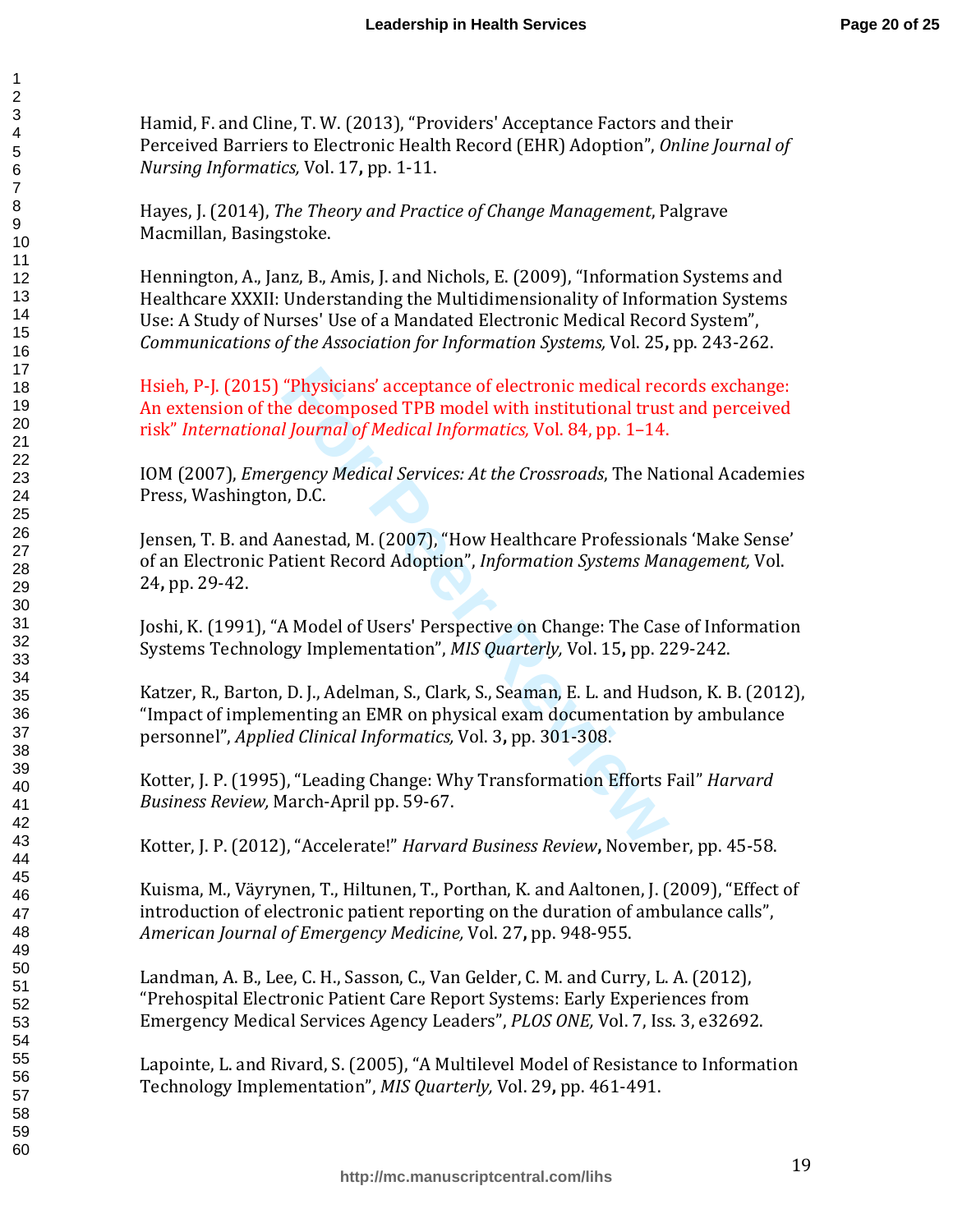60

Maillet, E., Mathieu, L. and Sicotte, C. (2015), "Modeling factors explaining the acceptance, actual use and satisfaction of nurses using an Electronic Patient Record in acute care settings: An extension of the UTAUT", *International Journal of Medical Informatics,* Vol. 84, pp. 36–47.

Martinez, R. 1996. *EMS Agenda for the Future,* National Highway Transportation Safety Agency, Washington D.C.

McGinn, C.A., Grenier, S., Duplantie, J., Shaw, N., Sicotte, C., Mathieu, L., Leduc, Y., Légaré, F. and Gagnon M-P. (2011), "Comparison of user groups' perspectives of barriers and facilitators to implementing electronic health records: a systematic review", *BMC Medicine* Vol. 9 No. 46.

ark, J. G., Warren, J. and Dietrich, G. B. (2008), "Th<br>ms on End User Performance: Examining the Effering Curves in an Electronic Medical Record Imple<br>fr the Association for Information Systems, Vol. 22,<br>l, A., Young, K.L. McLeod Jr, A. J., Clark, J. G., Warren, J. and Dietrich, G. B. (2008), "The Impact of Information Systems on End User Performance: Examining the Effects of Cognitive Style Using Learning Curves in an Electronic Medical Record Implementation", *Communications of the Association for Information Systems,* Vol. 22 **,** pp. 165-184.

Money, A.G., Atwal, A., Young, K.L., Day, Y., Wilson, L. and Money, K.G. (2015), "Using the Technology Acceptance Model to explore community dwelling older adults' perceptions of a 3D interior design application to facilitate pre-discharge home adaptations", *BMC Medical Informatics and Decision Making*, Vol. 15, No. 73.

Newgard, C. D., Zive, D., Jui, J., Weathers, C. and Daya, M. (2012), "Electronic Versus Manual Data Processing: Evaluating the Use of Electronic Health Records in Out-ofhospital Clinical Research", *Academic Emergency Medicine,* Vol. 19**,** p. 217.

Paton, R. A. and McCalman, J. (2007), *Change Management: a guide to effective implementation*, Sage, London.

Pfeffer, J. and Sutton, R.I. (2006), *Hard Facts, Dangerous Half-Truths and Total Nonsense,* Harvard Business School Press, Boston, MA.

Rivard, S. and Lapointe, L. (2012), "Information Technology Implementers' Responses to User Resistance: Nature and Effects", *MIS Quarterly,* Vol. 36 **,** pp. 897- 920.

Robson, C. (2011), *Real world research: a resource for users of social research methods in applied settings*, Wiley, Chichester, West Sussex.

Rogers, E.M. (1995) *Diffusion of Innovations,* Free Press, New York.

Senior, B. and Swailes, S. (2010), *Organizational Change,* Pearson Education, Harlow, Essex, England.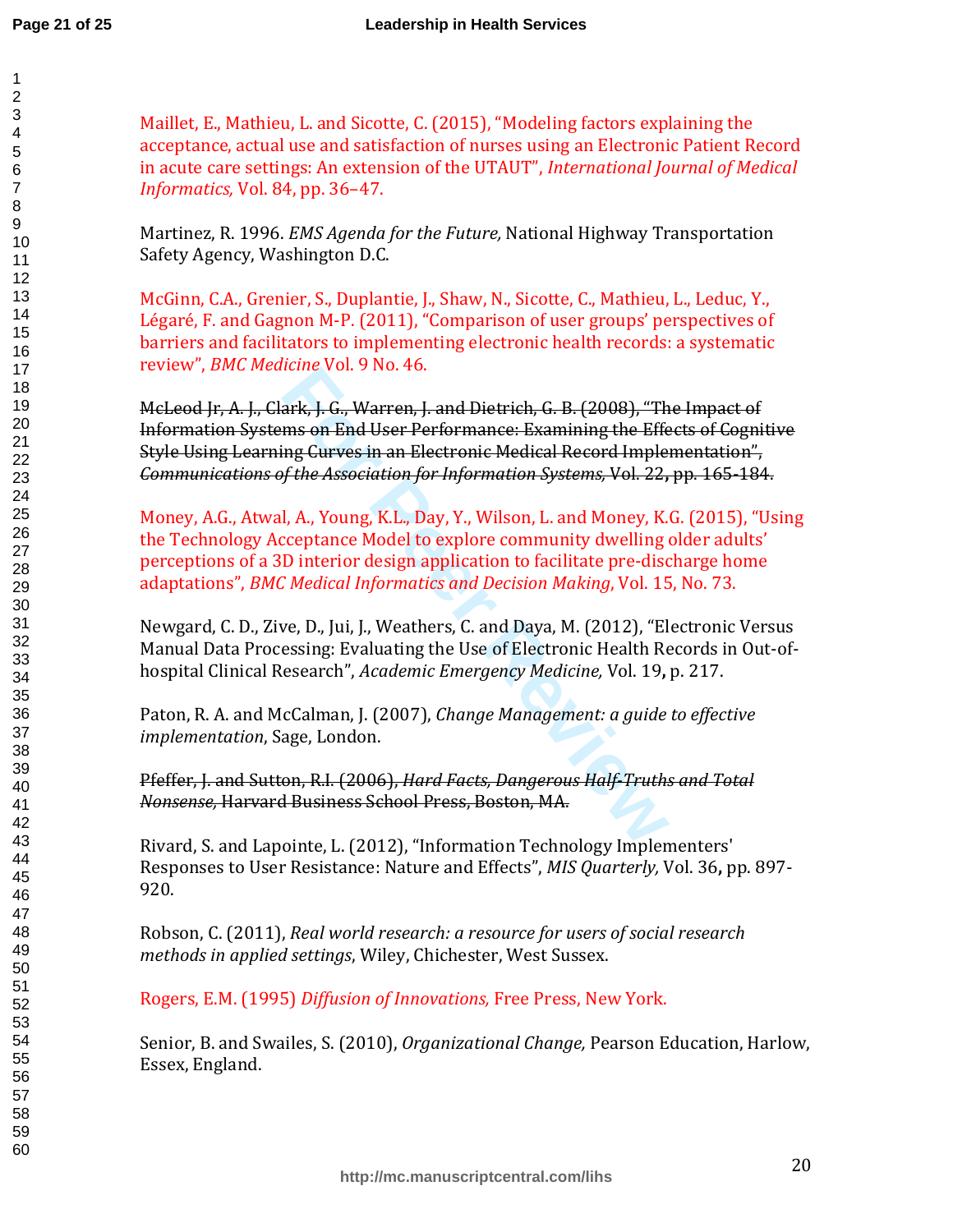Venkatesh, V., Morris, M.G., Davis, G.B. and Davis, F.D. (2003) "User acceptance of information technology: towards a unified view", *MIS Q,* Vol. 27, pp. 425-478.

Wagner, E. L. and Newell, S. (2007), "Exploring the Importance of Participation in the Post-Implementation Period of an ES Project: A Neglected Area", *Journal of the Association for Information Systems,* Vol. 8 **,** pp. 508-524.

Weick, K. E. (1995), *Sensemaking in organizations,* Sage, Thousand Oaks, Cal.

Weick, K. E., Sutcliffe, K. M. and Obstfeld, D. (2005), "Organizing and the Process of Sensemaking", *Organization Science,* Vol. 16 **,** pp. 409-421.

**FOR PROPERTION**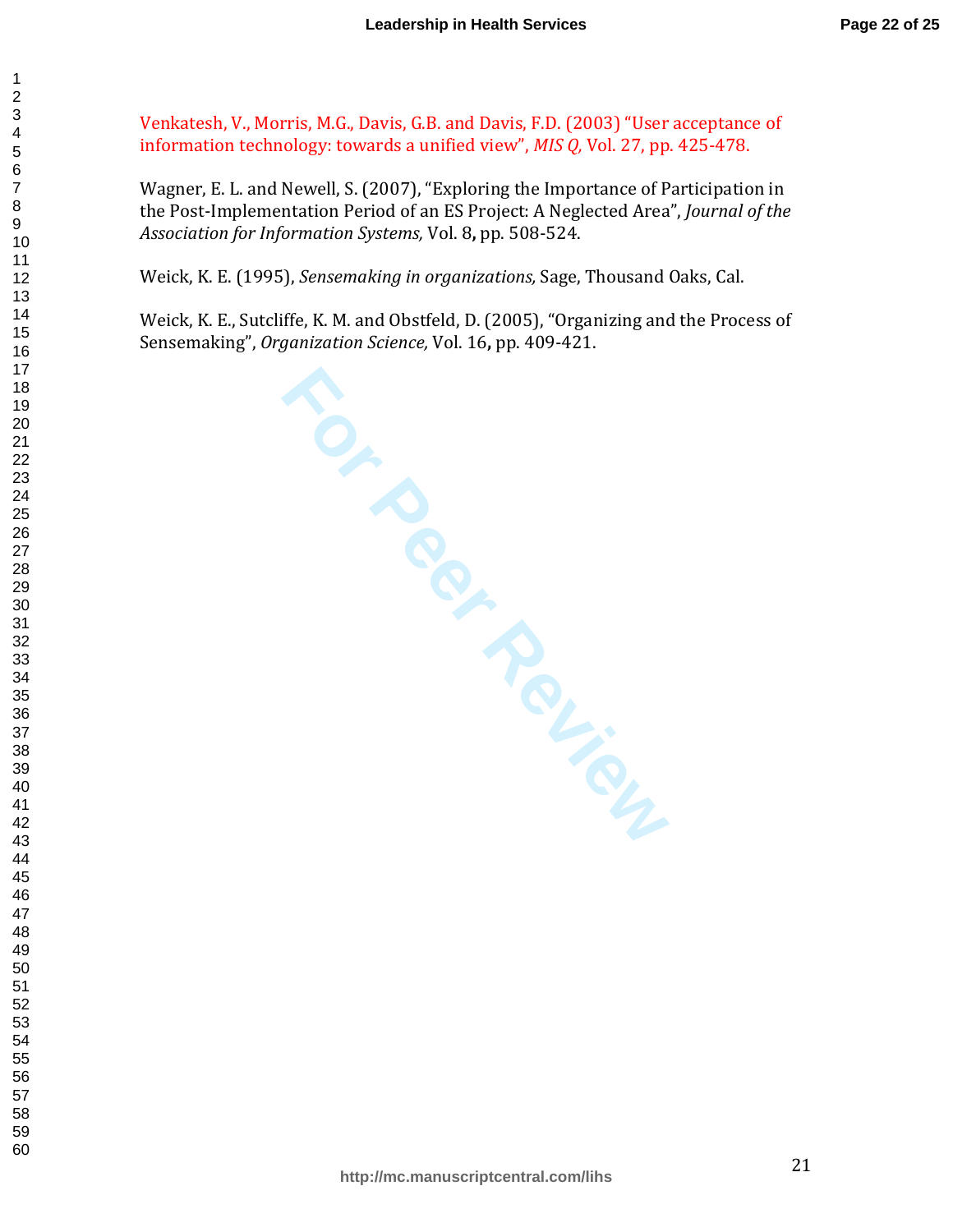| 1                   |
|---------------------|
|                     |
|                     |
|                     |
|                     |
|                     |
|                     |
|                     |
|                     |
|                     |
|                     |
|                     |
|                     |
|                     |
|                     |
|                     |
|                     |
|                     |
|                     |
|                     |
|                     |
|                     |
|                     |
|                     |
|                     |
|                     |
|                     |
|                     |
|                     |
|                     |
|                     |
|                     |
|                     |
|                     |
|                     |
|                     |
|                     |
|                     |
|                     |
|                     |
|                     |
| 39                  |
| 40                  |
| 41                  |
| 42                  |
|                     |
| 43                  |
| 44                  |
| 45                  |
| 46                  |
| 47                  |
| 48                  |
| 49                  |
| 50                  |
| 5 <sup>2</sup><br>1 |
| 5,                  |
|                     |
| 53<br>3             |
| 54                  |
| -<br>55             |
| .<br>56             |
| 57                  |
| 58                  |
| 59                  |

|                        | Initial            | <b>Added</b> | Removed             |
|------------------------|--------------------|--------------|---------------------|
| <b>Modes of Access</b> | Design             | Later        | later               |
| Tablet                 | $\pmb{\mathsf{X}}$ |              |                     |
| <b>Touch Screen</b>    | $\pmb{\mathsf{X}}$ |              |                     |
| Stylus                 | X                  |              |                     |
| Bluetooth Keyboard     |                    | X            | X                   |
| <b>USB Keyboard</b>    |                    | X            |                     |
| Desktop in Station     |                    | X            |                     |
| Mouse                  |                    | X            |                     |
| Private Laptop         |                    | X            |                     |
| Remote Web Access      |                    | X            |                     |
|                        |                    |              |                     |
|                        |                    |              | <b>PL-SCRIPTION</b> |

#### **Table 1: Modes of access**

**http://mc.manuscriptcentral.com/lihs**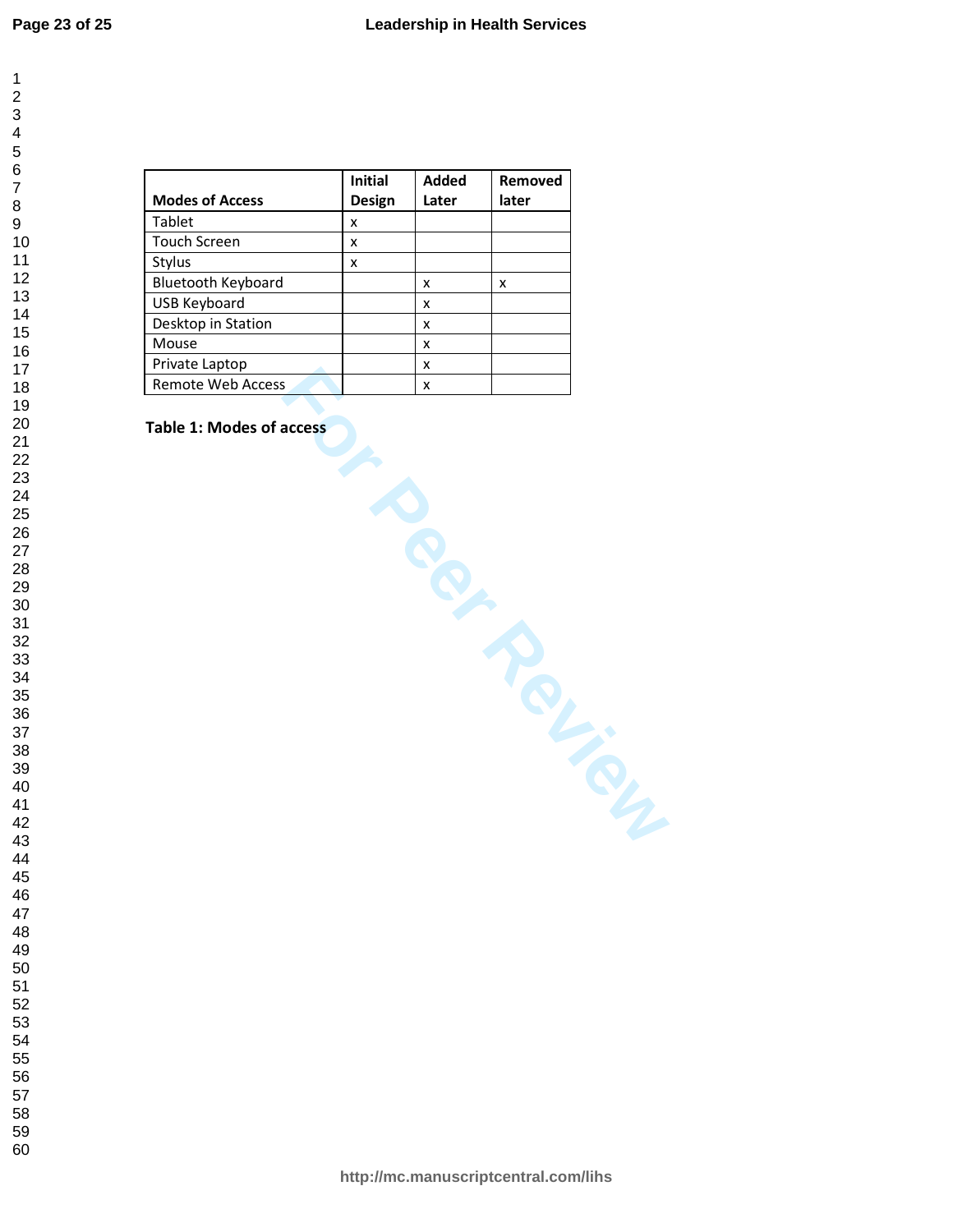# "Leading change: introducing an electronic medical record system to a paramedic service"

#### **Figures**



 $\mathbf{1}$